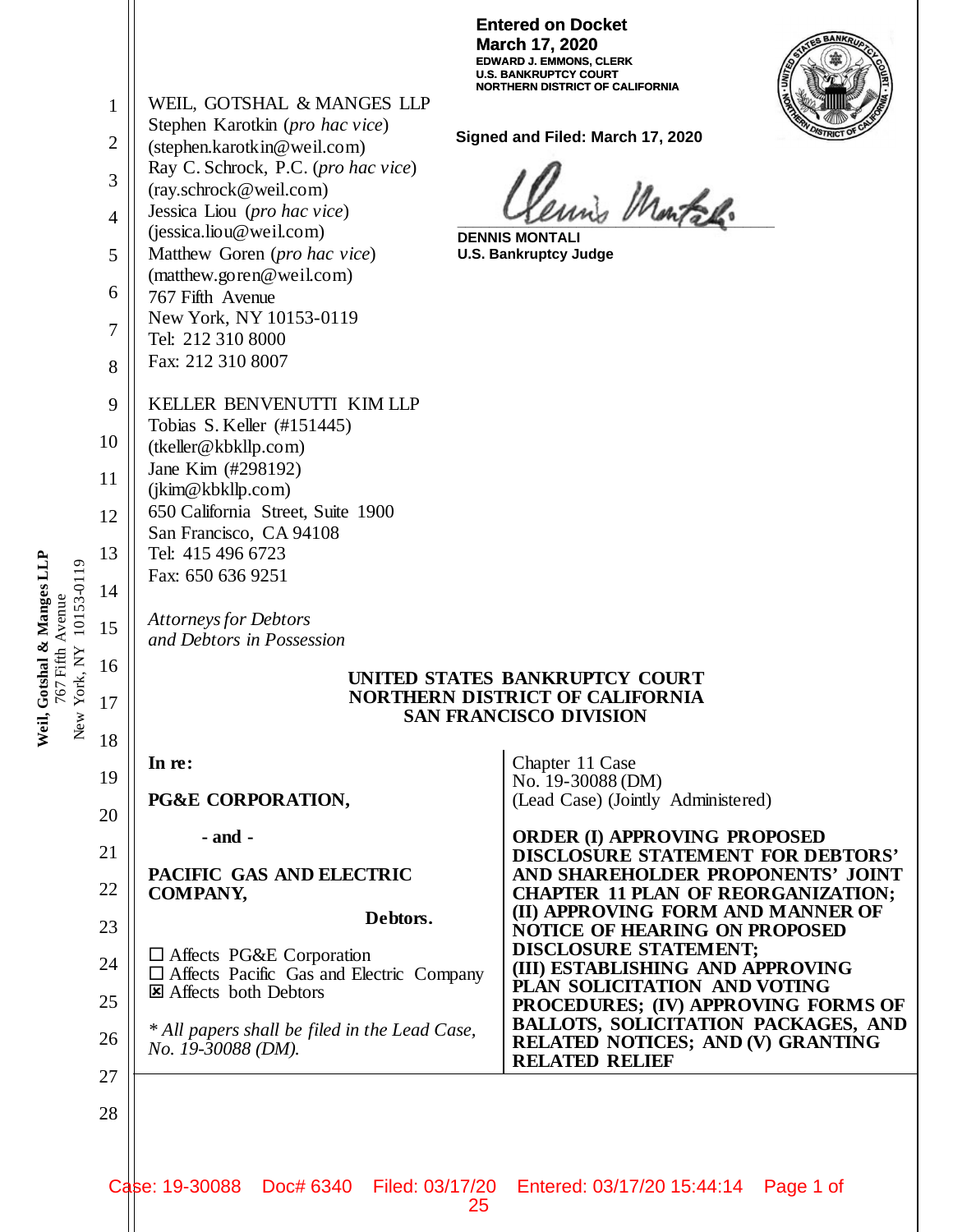Weil, Gotshal & Manges LLP **Weil, Gotshal & Manges LLP** New York, NY 10153-0119 New York, NY 10153-0119 767 Fifth Avenue 767 Fifth Avenue

1 2 3 4 5 6 7 8 9 10 11 12 13 14 15 16 17 18 19 20 21 22 23 24 25 26 The Court having considered (I) the proposed disclosure statement, dated February 7, 2020 [Docket No. 5700] (together with all schedules and exhibits thereto, including, without limitatio n, the exhibits filed on February 18, 2020 [Docket No. 5801], and as may be modified, amended, or supplemented from time to time, the "**Proposed Disclosure Statement**"), for the *Debtors' and Shareholder Proponents' Joint Chapter 11 Plan of Reorganization dated January 31, 2020* [Docket No. 5590] (together with all schedules and exhibits thereto, and as may be modified, amended, or supplemented from time to time, the "**Plan**") and (II) the Motion, dated February 19, 2020 [Docket No. 5835] (the "**Motion**")<sup>1</sup>, of PG&E Corporation and Pacific Gas and Electric Company, as debtors and debtors in possession (collectively, the "**Debtors**") in the above-captioned chapter 11 cases (the "**Chapter 11 Cases**"), pursuant to sections 105, 1125, 1126, and 1128 of title 11 of the United States Code (the "**Bankruptcy Code**"), Rules 2002, 3017, 3018, and 3020 of the Federal Rules of Bankruptcy Procedure (the "**Bankruptcy Rules**"), Rules 3017-1 and 3020-1 of the Bankruptcy Local Rules for the United States District Court for the Northern District of California (the "**Bankruptcy Local Rules**"), the *Order Establishing Procedures for Disclosure Statement and Confirmation Hearing* (N.D. Cal. May 2017) (Montali, J.) (the "**Procedures Order**"), and the Court's *Amended Order Establishing Schedule for Disclosure Statement Approval and Plan Confirmation [Docket No. 5732] (the "Scheduling* **Order**"), for an order (a) approving the form of notice previously reviewed by the Court for the hearing to consider approval of the Proposed Disclosure Statement (the "**Disclosure Statement Hearing Notice**") and the manner of notice thereof; (b) approving the procedures for (i) soliciting and tabulating votes to accept or reject the Plan, including procedures for the solicitation of votes from the holders of Fire Victim Claims and the establishment of a Record Date for voting on the Plan and serving related notices, and (ii) voting to accept or reject the Plan, including procedures for the solicitation of votes from holders of Fire Victim Claims and the electronic submission of votes; (c) approving (i) the forms of Ballots and Solicitation Packages and procedures for the distribution thereof, including the form of master ballot for the submission of votes to accept or reject the Plan by attorneys representing multip le holders of Fire Victim Claims and related solicitation directive form and solicitation procedures for

27 28

<sup>1</sup> Capitalized terms used but not defined herein have the meanings ascribed to such terms in the Motion.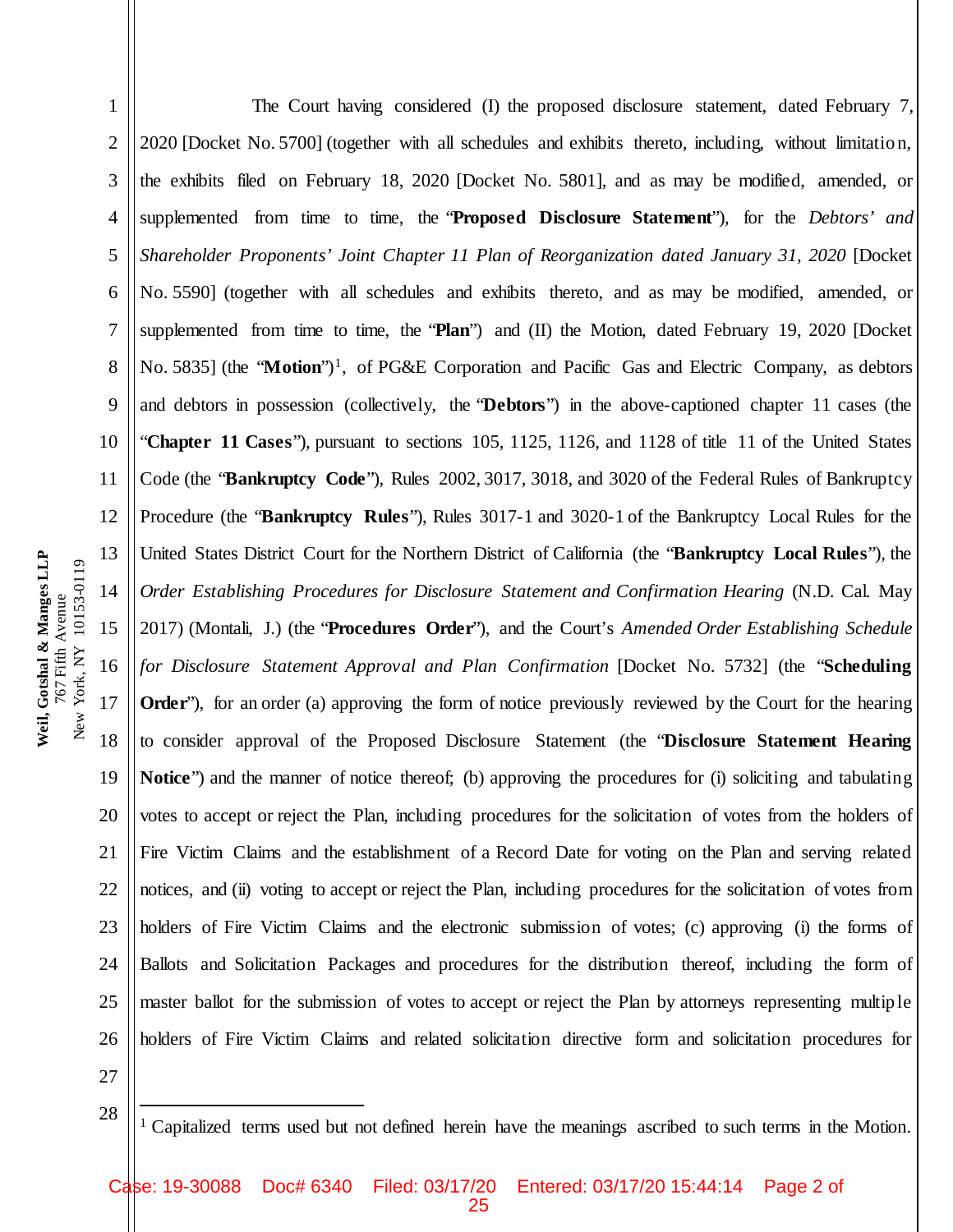1 2 3 4 5 6 7 8 9 10 11 12 13 14 15 16 17 18 19 20 21 22 23 24 25 26 27 28 holders of Fire Victim Claims, and (ii) the form of Notice of Non-Voting Status to be sent to holders of Claims and Interests that are Unimpaired under the Plan and who are, pursuant to section 1126(f) of the Bankruptcy Code, conclusively presumed to accept the Plan or are otherwise deemed not entitled to vote on the Plan; and (d) approving the form and manner of notice of the hearing to consider confirmation of the Plan (the "**Confirmation Hearing**" and the notice thereof, the "**Confirmation Hearing Notice**"), all as more fully set forth in the Motion; and this Court having jurisdiction to consider the Motion and the relief requested therein pursuant to 28 U.S.C. §§ 157 and 1334, the *Order Referring Bankruptcy Cases and Proceedings to Bankruptcy Judges*, General Order 24 (N.D. Cal.), and Bankruptcy Local Rule 5011-1(a); and consideration of the Motion and the requested relief being a core proceeding pursuant to 28 U.S.C. § 157(b); and venue being proper before this Court pursuant to 28 U.S.C. §§ 1408 and 1409; and this Court having found and determined that notice of the Motion and the Disclosure Statement Hearings (as defined below) as provided therein is reasonable and sufficient, and it appearing that no other or further notice need be provided; and the Debtors having filed certain amendments and revisions to the Plan, the Proposed Disclosure Statement, and the Solicitation Procedures [Docket Nos. 6217, 6219, 6222, and 6225] to address certain formal and informal objections and responses to the Proposed Disclosure Statement and the relief requested in the Motion; and this Court having reviewed the Proposed Disclosure Statement, the Motion, and the Wells Declaration (as amended on February 2, 2019 [Docket No. 263]); and this Court having held hearings on the adequacy of the Proposed Disclosure Statement and the relief requested in the Motion on March 10, 2020 and March 11, 2020 (collectively, the "**Disclosure Statement Hearings**"); and the Debtors having filed certain additional amendments and revisions to the Plan, the Proposed Disclosure Statement, and the Solicitation Procedures [Docket Nos. 6244, 6320, and 6322] to incorporate certain further amendments and revisions as reflected on the record of the Disclosure Statement Hearings; and this Court having determined that the legal and factual bases set forth in the Motion establish just cause for the relief granted herein; and it appearing that approval of the Proposed Disclosure Statement and the relief requested in the Motion is in the best interests of the Debtors, their estates, creditors, shareholders, and all parties in interest; and upon the record of the hearing and all of the proceedings had before this Court and after due deliberation and sufficient cause appearing therefor,

Weil, Gotshal & Manges LLP **Weil, Gotshal & Manges LLP** New York, NY 10153-0119 New York, NY 10153-0119 767 Fifth Avenue 767 Fifth Avenue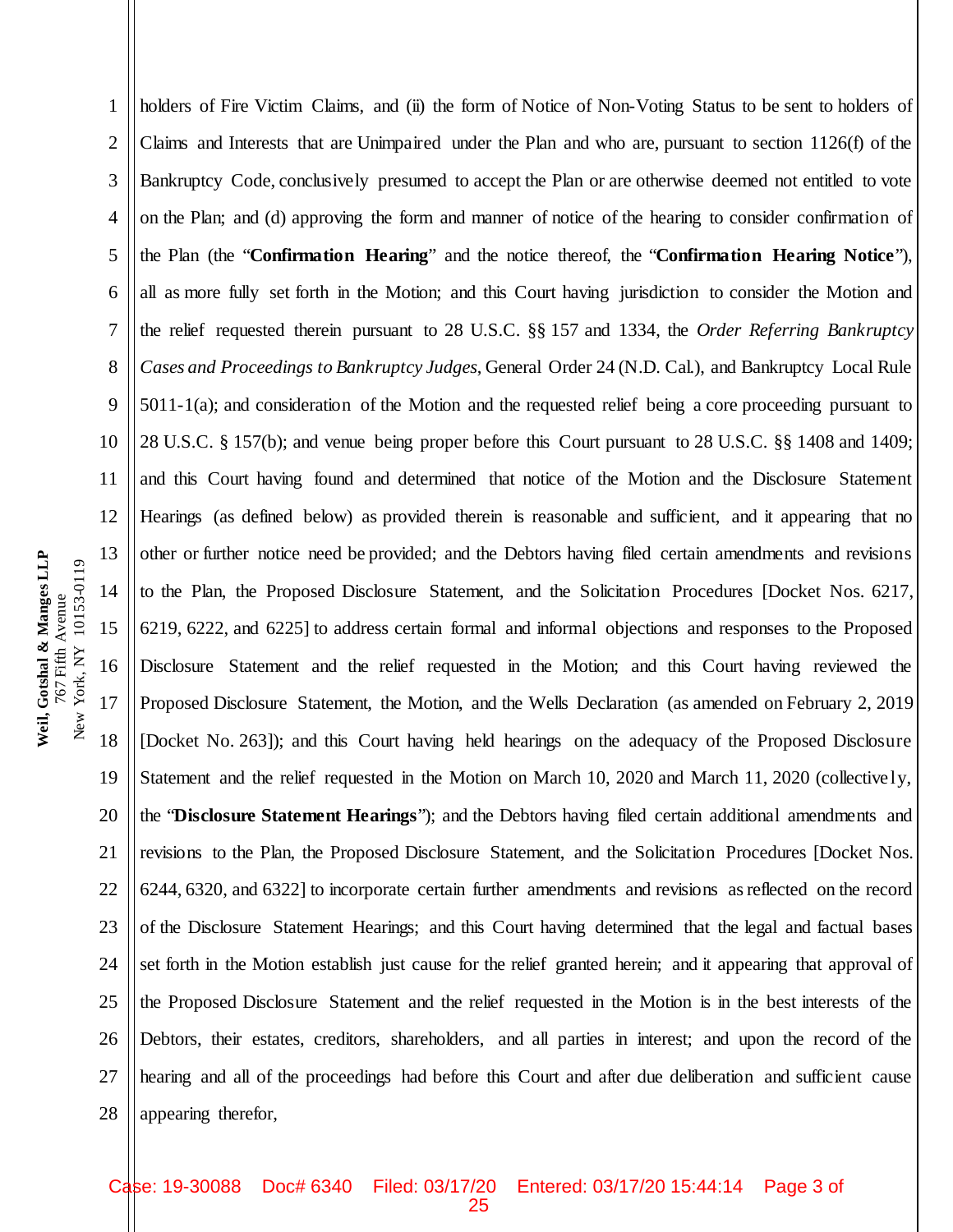7

9

15

16

**Weil, Gotshal & Manges LLP** 767 Fifth Avenue

767 Fifth Avenue

Weil, Gotshal & Manges LLP

17

18

19

20

21

22

1

## **IT IS HEREBY FOUND AND DETERMINED THAT:**<sup>2</sup>

2 3 4 5 6 **I. Jurisdiction and Venue.** The Court has jurisdiction to consider this matter pursuant to 28 U.S.C. §§ 157 and 1334, the *Order Referring Bankruptcy Cases and Proceedings to Bankruptcy Judges*, General Order 24 (N.D. Cal. Feb. 22, 2016), and Bankruptcy Local Rule 5011-1(a). This is a core proceeding pursuant to 28 U.S.C. § 157(b). Venue is proper before the Court pursuant to 28 U.S.C. §§ 1408 and 1409.

8 **II. The Proposed Disclosure Statement.** The Proposed Disclosure Statement, as modified and amended in accordance with the record at the Disclosure Statement Hearings, contains adequate information within the meaning of section 1125 of the Bankruptcy Code regarding the Plan, and provides adequate notice of the release, exculpation, and injunction provisions of the Plan. No further notice is deemed necessary or required.

**III. Notice of the Disclosure Statement Hearings and Objection Procedures.** The form of Disclosure Statement Hearing Notice, substantially in the form previously reviewed by, and filed with, the Court [Docket No. 5733], and the procedures set forth in the Motion and subsequently followed by the Debtors, including, without limitation, the publication of the Disclosure Statement Hearing Notice and the posting of the Disclosure Statement Hearing Notice in the Debtors' billing centers and on the Case Website, provided adequate notice to all creditors, interest holders, and other parties in interest of the time, date, and place of the Disclosure Statement Hearings and the deadline for filing objections to the Proposed Disclosure Statement and the relief requested in the Motion and service of the Disclosure Statement Hearing Notice provided due, proper, and adequate notice for all purposes as required under the Bankruptcy Rules, the Bankruptcy Local Rules, the Procedures Order, and the Scheduling Order. No further notice is deemed necessary or required.

23

# **IV. Solicitation and Voting Procedures.**

24 25 26 27 a. Solicitation and Tabulation Procedures. The procedures set forth herein, in the Fire Victim Plan Solicitation Directive, and in the Ballots for the solicitation and tabulation of votes to accept or reject the Plan, including, without limitation, the proposed procedures for the temporary

<sup>28</sup> 2 Findings of fact shall be construed as conclusions of law and conclusions of law shall be construed as findings of fact when appropriate. *See* Fed. R. Bankr. P. 7052.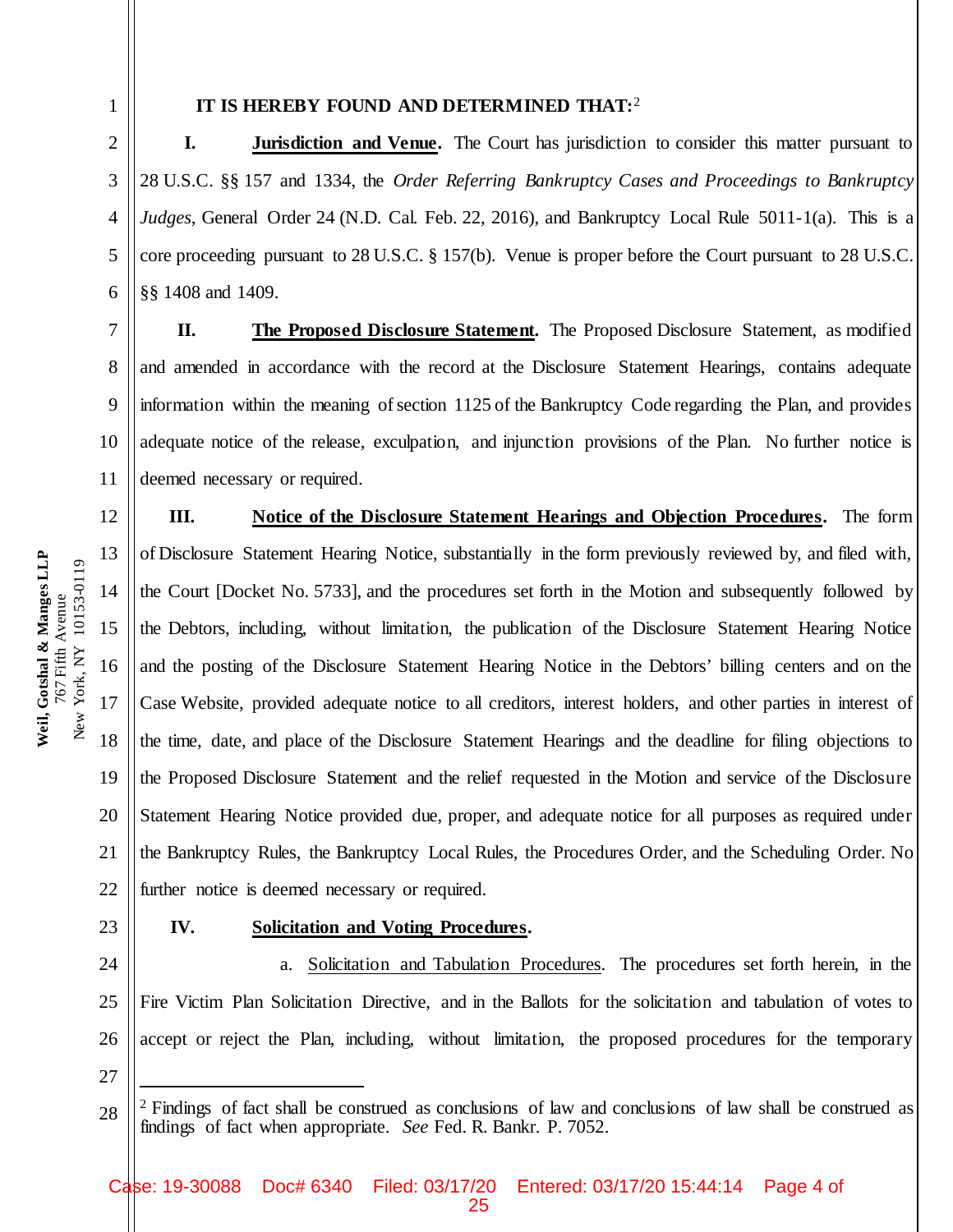4 5 6 7 8 9 10 11 12 13 Weil, Gotshal & Manges LLP **Weil, Gotshal & Manges LLP** New York, NY 10153-0119 New York, NY 10153-0119 14 767 Fifth Avenue 767 Fifth Avenue 15 16 17 18

1 2 3 allowance of Claims and Interests for the purpose of voting to accept or reject the Plan, the establishment of the Record Date, and the procedures for the solicitation and tabulation of Fire Victim Claims, provide for a fair and equitable process and are consistent with section 1126 of the Bankruptcy Code, Bankruptcy Rule 3018 and Local Rule 3020-1.

b. Voting and Non-Voting Classes.The holders of Claims and Interests in Classes 5A-I, 5A-II, 5A-III, 10A-I, 10A-II, 3B-I, 3B-III, 3B-IV, 5B-I, 5B-II, and 5B-III are entitled to vote to accept or reject the Plan (collectively, the "**Voting Classes**"). Solely for purposes of approving the Proposed Disclosure Statement and soliciting, voting, and tabulating Ballots on the Plan, the remaining twenty-three (23) Classes of Claims and Interests are found and determined to be Unimpaired under the Plan (the "**Non-Voting Classes**"). Accordingly, pursuant to section 1126(f) of the Bankruptcy Code, the holders of Claims and Interests in such Non-Voting Classes are conclusively presumed to accept the Plan and, accordingly, are not entitled to vote on the Plan.

c. Forms of Ballots. The Ballots, substantially in the forms annexed hereto as **Exhibits** A-1 through A-9, including all voting procedures provided therein, are consistent with Official Form B 314 and have been modified to address the particular aspects of these Chapter 11 Cases and to include certain additional information and instructions relevant and appropriate for each Voting Class. The Ballots comply with the requirements of Bankruptcy Rule 3017(d). No further information or instructions are necessary with respect to the Ballots.

19 20 21 22 23 d. Notice of Non-Voting Status. The form of Notice of Non-Voting Status, substantially in the form annexed hereto as **Exhibit B**, complies with Bankruptcy Rule 3017(d) and, together with the Confirmation Hearing Notice, provide adequate notice to the holders of Claims and Interests in the Non-Voting Classes (or the holders of Claims or Interests that are otherwise deemed not entitled to vote on the Plan) of their non-voting status. No further notice is deemed necessary or required.

24 25 26 27 28 e. Voting Deadline. The period set forth herein and in the Scheduling Order to solicit votes to accept or reject the Plan and to make elections with respect thereto complies with Bankruptcy Rule 3017(c), is a reasonable and sufficient period of time for the holders of Impaired Claims and Interests, including the holders of Fire Claims and HoldCo Rescission or Damage Claims, to make an informed decision regarding whether to accept or reject the Plan to make elections with respect thereto,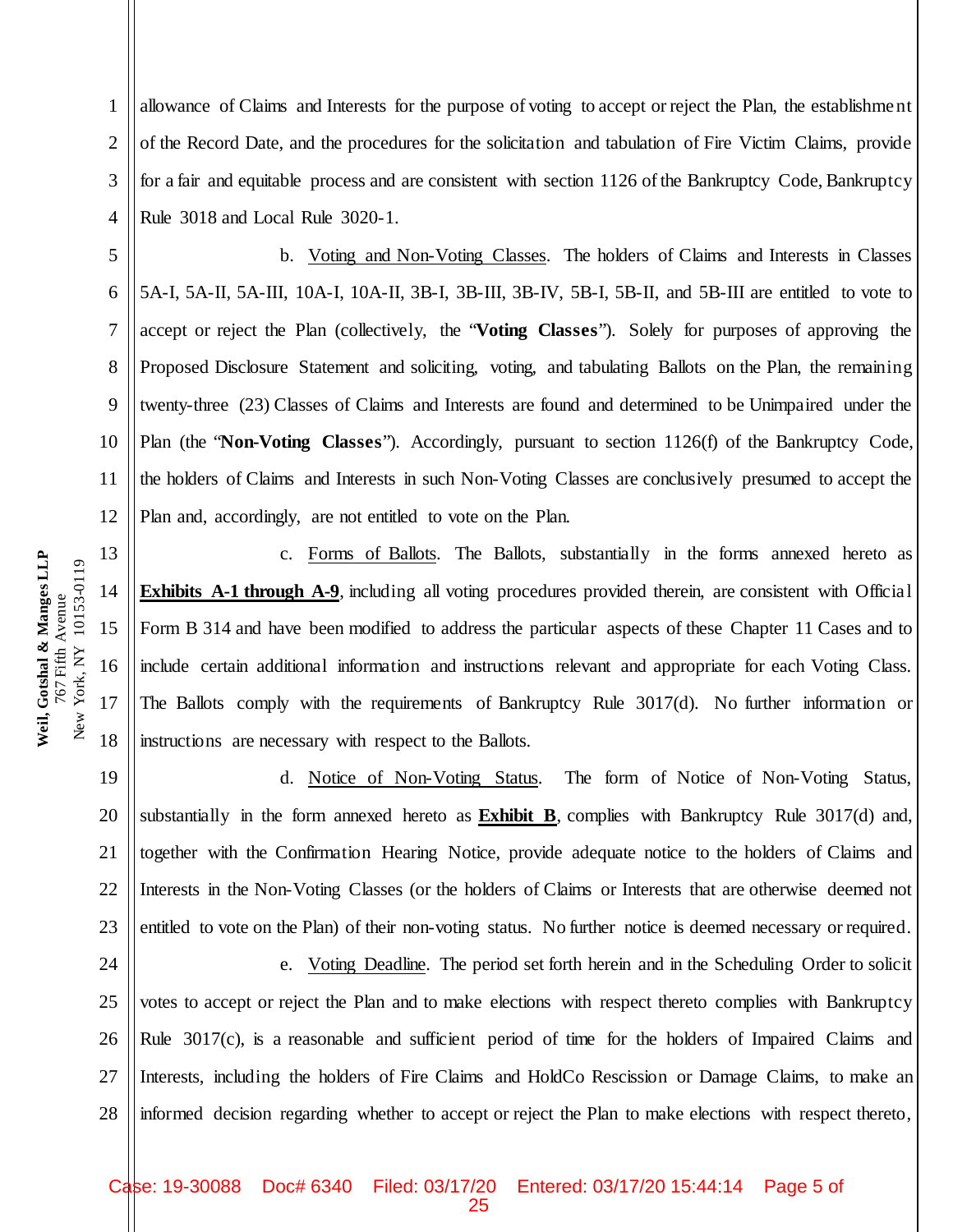and to timely return Ballots evidencing such decisions.

3 5 6 8 10 f. Solicitation Packages and Procedures for Distribution Thereof. The contents of the Solicitation Packages and the proposed procedures for distribution thereof, including the Fire Victim Claims Solicitation Notice and the Fire Victim Plan Solicitation Directive, substantially in the form attached hereto as **Exhibit C**, the Fire Victim Master Ballot, the procedures for the submission of votes to accept or reject the Plan by attorneys representing multiple holders of Fire Victim Claims, and the related procedures (as modified herein) for the direct or indirect solicitation of votes to accept or reject the Plan from the holders Fire Victim Claims, comply with Bankruptcy Rule 3017, constitute sufficient notice to all interested parties of the Record Date, the Voting Deadline, the Plan Objection Deadline, the Confirmation Hearing, and all related matters, and are adequate under the circumstances. No further notice is deemed necessary or required.

**V. The Confirmation Hearing.** The procedures set forth herein and in the Motion for providing notice of the Confirmation Hearing, including the form of the Confirmation Hearing Notice and the procedures for publication of the Confirmation Hearing Notice and the posting of the Confirmation Hearing Notice on the Case Website, are consistent with Bankruptcy Rules 2002(b), 2002(d), 2002(l), and 3020(b)(1) and section 1128 of the Bankruptcy Code, and provide due, proper, and adequate notice of the time, date, and place of the Confirmation Hearing and for filing objections or responses to confirmation of the Plan, to holders of Claims and Interests, and other parties in interest. No further notice is deemed necessary or required.

20

1

2

4

7

9

11

12

13

14

15

16

**Weil, Gotshal & Manges LLP** 767 Fifth Avenue New York, NY 10153-0119

New York, NY 10153-0119 767 Fifth Avenue

Weil, Gotshal & Manges LLP

17

18

19

## **NOW, THEREFORE, IT IS HEREBY ORDERED THAT:**

21 22 23 24 25 26 27 1. The Proposed Disclosure Statement, as modified and amended in accordance with the record at the Disclosure Statement Hearings (substantially in the form filed at Docket No. 6322, including any exhibits or schedules thereto and as may be modified, amended, or supplemented from time to time, the "**Disclosure Statement**"), contains adequate information with respect to the Plan in satisfaction of the requirements of section 1125 of the Bankruptcy Code, provides adequate and sufficient notice of the release, exculpation, and injunction provisions of the Plan in satisfaction of the requirements of Bankruptcy Rule 3016(c), and is approved.

28

2. The Motion is granted as provided herein.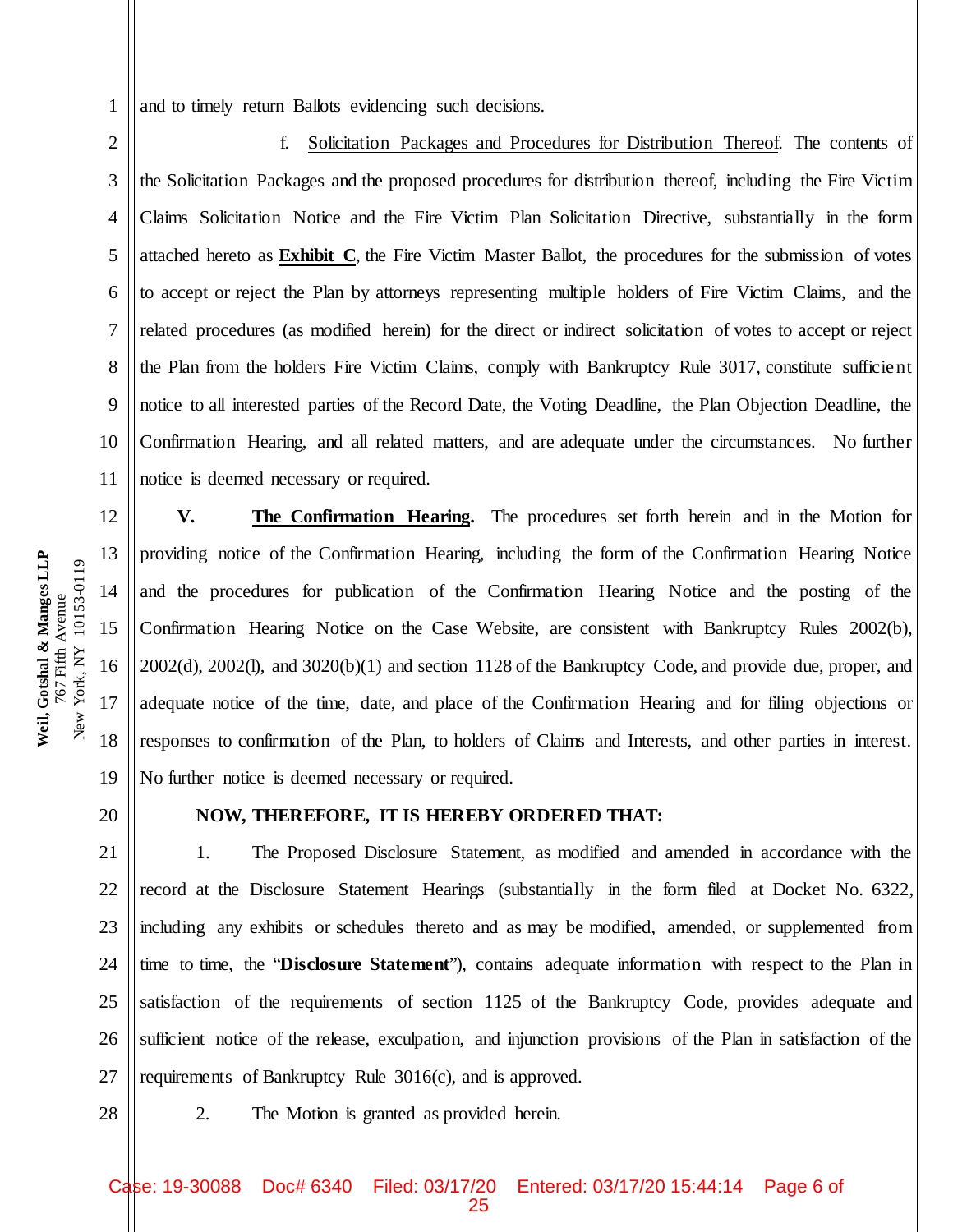3. All objections, responses, statements, or comments, if any, in opposition to approval of the Disclosure Statement and the relief requested in the Motion that have not otherwise been resolved or withdrawn prior to, or on the record at, the Disclosure Statement Hearings are overruled in their entirety.

4 5 6 7 8 9 10 11 12 13 4. The form of Disclosure Statement Hearing Notice, substantially in the form previously reviewed by, and filed with, the Court [Docket No. 5733], and the manner of notice of the Disclosure Statement Hearings, as set forth in the Motion and reflected in the Affidavit of Service filed by the Debtors' solicitation agent, Prime Clerk LLC ("**Prime Clerk**" or the "**Solicitation Agent**") [Docket Nos. 5785 and 5852], including, without limitation, the publication of the Disclosure Statement Hearing Notice and posting of the Disclosure Statement Hearing Notice in the Debtors' billing centers and on the Case Website as set forth in the Motion, and the procedures set forth in the Motion for filing objections and responses to the Proposed Disclosure Statement and the Motion complied with all applicable Bankruptcy Rules, Bankruptcy Local Rules, the Procedures Order, and the Scheduling Order, and constitute proper, adequate, and sufficient notice thereof.

#### **Record Date**

5. **The Record Date.** The Record Date shall be March 3, 2020. Only holders of Claims and Interests as of the Record Date shall be entitled to vote to accept or reject the Plan. In addition, only holders of Claims and Interests in Non-Voting Classes as of the Record Date (or Claims or Interests in Voting Classes that, as of the deadline set forth in the Scheduling Order, are subject to a pending objection or otherwise deemed not entitled to vote on the Plan) shall be entitled to receive a Notice of Non-Voting Status.

#### **Solicitation Procedures**

22 23 24 25 6. **Temporary Claim Voting Procedures.** Solely for the purpose of voting to accept or reject the Plan and not for purposes of the allowance of, or distribution on account of, a Claim, each Claim within a Voting Class shall be temporarily allowed in an amount equal to the amount of such Claim set forth in the Schedules, subject to the following exceptions:

- a. If a Claim is deemed Allowed pursuant to the Plan, such Claim shall be Allowed for voting purposes in the deemed Allowed amount set forth in the Plan;
- b. If a Claim (other than a Fire Victim Claim in Classes 5A-III or 5B-III as provided in subparagraph (c) below) for which a Proof of Claim has been timely filed, is marked

Weil, Gotshal & Manges LLP **Weil, Gotshal & Manges LLP** New York, NY 10153-0119 New York, NY 10153-0119 767 Fifth Avenue 767 Fifth Avenue

14

15

16

17

18

19

20

21

26

27

28

1

2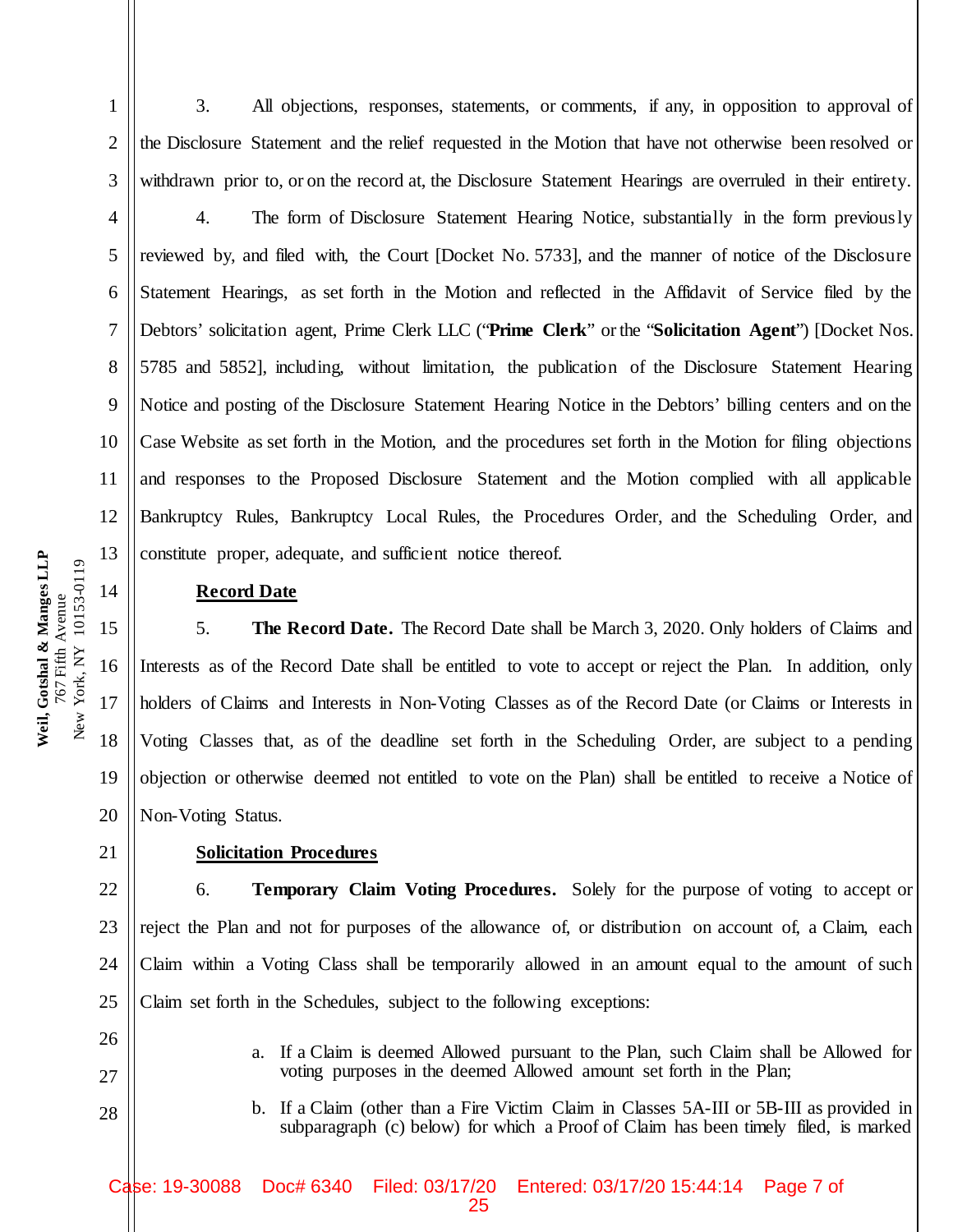as wholly contingent, unliquidated, or disputed (based on the face of the Claim or a reasonable review of the Claim and its supporting documentation), such Claim shall be allowed for voting purposes only with respect to the Plan, and not for purposes of allowance or distribution, at \$1.00, unless such Claim is disputed in the manner set forth in subparagraph (i) below;

c. Except as provided in subparagraph (k) below, any Fire Victim Claim (including, for the avoidance of doubt, any Fire Victim Claim asserted by any Governmental Unit (as defined in section  $101(27)$  of the Bankruptcy Code)), whether listed in the Schedules or for which a Proof of Claim has been timely filed, regardless of whether such Fire Victim Claim is marked as wholly or partially contingent or non-contingent, liquidated or unliquidated, or disputed or undisputed, is accorded one (1) vote and valued at \$1.00 for voting purposes only with respect to the Plan, and not for purposes of allowance or distribution, unless such Claim is disputed or allowed for voting purposes in a different amount in the manner set forth in subparagraph (i) below;

d. Notwithstanding anything to the contrary herein, Subrogation Wildfire Claims shall be allowed for voting purposes only with respect to the Plan, and not for purposes of allowance or distribution, at the total aggregate amount of liquidated claims (*i.e*., payments made to insureds) as reported on the Subrogation Wildfire Claimant's Proof of Claim Form or latest Attachment 1 thereto, unless such Subrogation Wildfire Claim is disputed in the manner set forth in subparagraph (i) below;

- e. Notwithstanding anything to the contrary herein, any timely filed Class 10A-II HoldCo Rescission or Damage Claim that is marked as wholly contingent, unliquidated, or disputed (based on the face of the Claim or a reasonable review of the Claim and its supporting documentation) is accorded one (1) vote and valued at \$1.00 for voting purposes only with respect to the Plan, and not for purposes of allowance or distribution, unless such Claim is disputed in the manner set forth in subparagraph (i) below; *provided, however*, that any HoldCo Rescission or Damage Claim for which a Proof of Claim was timely filed that lists an amount that is partially or wholly liquidated or non-contingent, shall be temporarily allowed for voting purposes only with respect to the Plan in the liquidated, noncontingent amount set forth on the Proof of Claim, unless such Claim is disputed in the manner set forth in subparagraph (i) below;
- f. If a Claim for which a Proof of Claim was timely filed, lists an amount that is partially unliquidated or contingent, such Claim shall be temporarily allowed for voting purposes only with respect to the Plan only in the liquidated, noncontingent amount set forth on the Proof of Claim, unless such Claim is disputed in the manner set forth in subparagraph (i) below;
- g. If a Claim has been estimated for voting purposes or otherwise allowed for voting purposes by Order of the Court, such Claim shall be allowed in the amount so estimated or allowed by the Court for voting purposes only with respect to the Plan, and not for purposes of allowance or distribution, unless otherwise provided by Order of the Court;
- h. If a Claim is not listed in the Schedules or is listed as contingent, unliquidated, disputed, in the amount of \$0.00, or unknown, and a Proof of Claim was not (i) timely filed by the applicable Bar Date or (ii) deemed timely filed by an Order of the Court before the Voting Deadline, unless the Debtors have consented in writing, such Claim shall be disallowed for voting purposes with respect to the Plan;
- i. If an objection to, or request for estimation of, a Claim has been filed and served by any party in interest with appropriate standing by the deadline set forth in the

Weil, Gotshal & Manges LLP **Weil, Gotshal & Manges LLP** New York, NY 10153-0119 New York, NY 10153-0119 767 Fifth Avenue 767 Fifth Avenue

1

2

3

4

5

6

7

8

9

10

11

12

13

14

15

16

17

18

19

20

21

22

23

24

25

26

27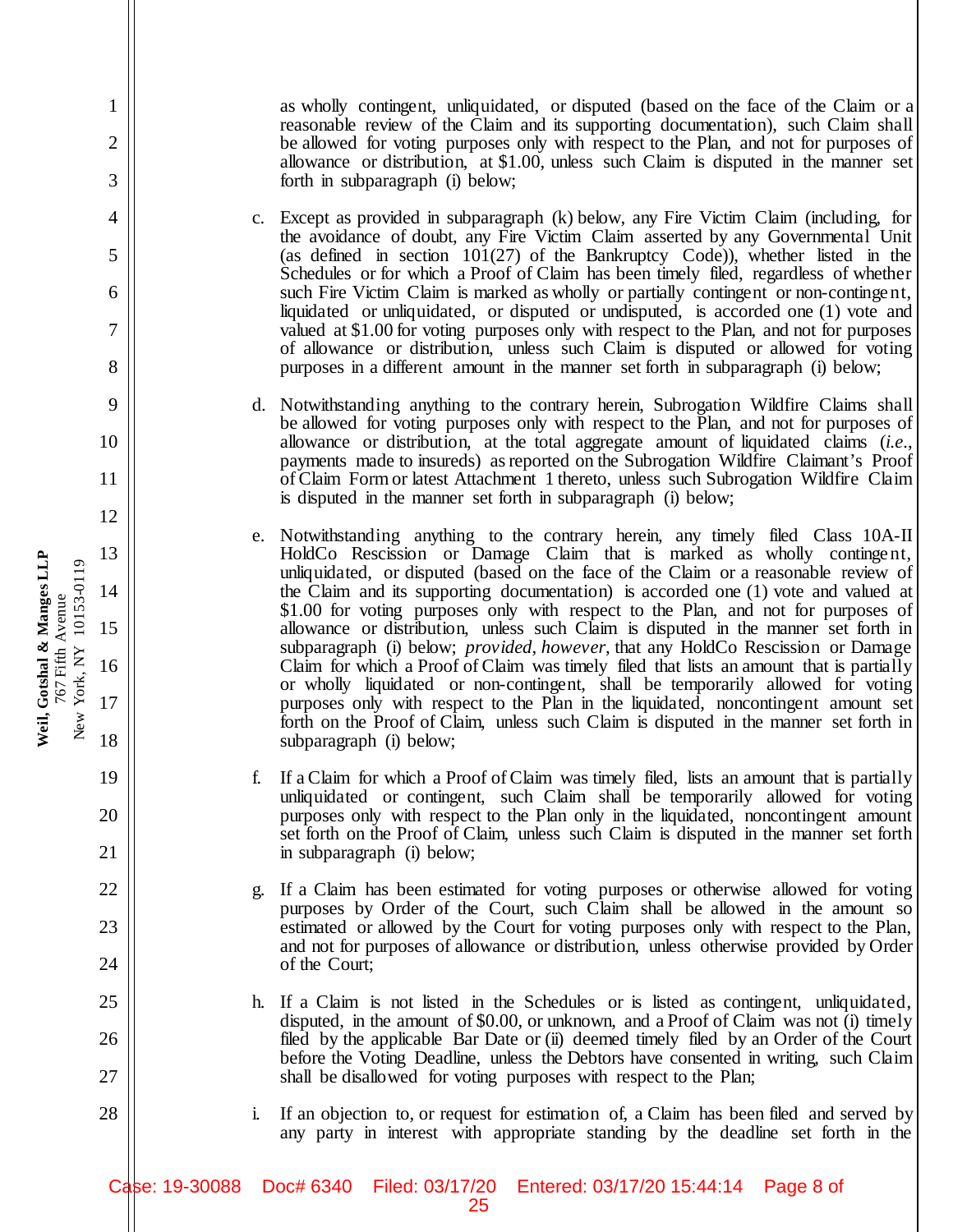Scheduling Order (February 21, 2020, at 4:00 p.m. (Prevailing Pacific Time)), such Claim shall be temporarily disallowed or estimated for voting purposes only with respect to the Plan and not for purposes of allowance or distribution, except to the extent and in the manner as may be set forth in such objection or request for estimation; *provided*, that the deadline for any party in interest with appropriate standing to file and serve an objection to, or request for estimation of, any timely filed HoldCo Rescission or Damage Claim shall be extended through and including May 1, 2020, at 4:00 p.m. (Prevailing Pacific Time). Pursuant to the Scheduling Order, any party seeking to challenge the allowance, disallowance, amount, or classificatio n of a Claim or Interest for voting purposes must have filed a motion, pursuant to Bankruptcy Rule 3018(a) (a "**3018 Motion**"), seeking to temporarily allow such Claim or Interest in a different amount or class for purposes of voting to accept or reject the Plan by March 6, 2020, at 4:00 p.m. (Prevailing Pacific Time), unless such deadline is extended by agreement of the Debtors; *provided, however,* that, notwithstanding anything herein or in the Scheduling Order to the contrary, the deadline for any holder of a timely filed HoldCo Rescission or Damage Claim to file a 3018 Motion shall be extended through and including April 23, 2020, at 4:00 p.m. (Prevailing Pacific Time). The rights of the Debtors and any other party in interest to respond or object to any 3018 Motion are hereby expressly reserved. Any holder of a Claim or Interest that timely filed a 3018 Motion will be provided with a Ballot and such Ballot will be counted in accordance with the above-designated procedures, unless temporarily allowed in a different amount by an Order of the Court entered prior to the Voting Deadline. For the avoidance of doubt, and notwithstanding any other provision herein to the contrary (including, without limitation, subparagraph (c) above), any amount that is established or determined by the Court in connection with a timely filed 3018 Motion shall be allowed in the amount determined by the Court for voting purposes only with respect to the Plan, and not for purposes of allowance or distribution;<sup>3</sup>

- If the voting amount of a Claim or Interest has been established by a stipulation, settlement, or other agreement filed by the Debtors on or before the Voting Deadline, such Claim shall be allowed for voting purposes only with respect to the Plan, and not for purposes of allowance or distribution, in the stipulated, settled, or otherwise agreed-to amount;
- k. Notwithstanding anything herein to the contrary, solely for purposes of voting on the Plan and not for purposes of allowance or distribution, (i) Adventist Health System/West and Feather River Hospital, d/b/a Adventist Health Feather River, shall, collectively, be allowed one (1) Claim in each of Class 5A-III and Class 5B-III under the Plan in the amount of  $\$1,212.00$ , and (ii) AT&T Corp. shall be allowed one (1) Claim in each of Class 5A-III and Class 5B-III under the Plan in the amount of \$540.00;
- l. For purposes of voting, classification, and treatment under the Plan, each party that holds or has filed more than one Claim in a particular Class shall be treated as if such entity has only one Claim in that particular Class, the Claims filed by such entity shall be aggregated in each applicable Class, and the total dollar amount of such Class shall be the sum of the aggregated Claim of such entity in each applicable Class; *provided, however*, that with respect to any Fire Victim Claim that was filed on a Fire Claimant Proof of Claim Form on behalf of more than one member of a claimant's family, each

27 28 <sup>3</sup> Claimants may contact PG&E Ballot Processing c/o Prime Clerk, LLC, One Grand Central Place, 60 East  $42<sup>nd</sup> Street$ , Suite 1440, New York, NY 10165, by telephone at 844-339-4217 (domestic) or 929-333-8977 (international), or by e-mail to pgeinfo@primeclerk.com to receive an appropriate Ballot for any Claim for which a proof of claim has been timely filed and a 3018 Motion has been filed.

Weil, Gotshal & Manges LLP **Weil, Gotshal & Manges LLP** New York, NY 10153-0119 New York, NY 10153-0119 767 Fifth Avenue 767 Fifth Avenue

1

2

3

4

5

6

7

8

9

10

11

12

13

14

15

16

17

18

19

20

21

22

23

24

25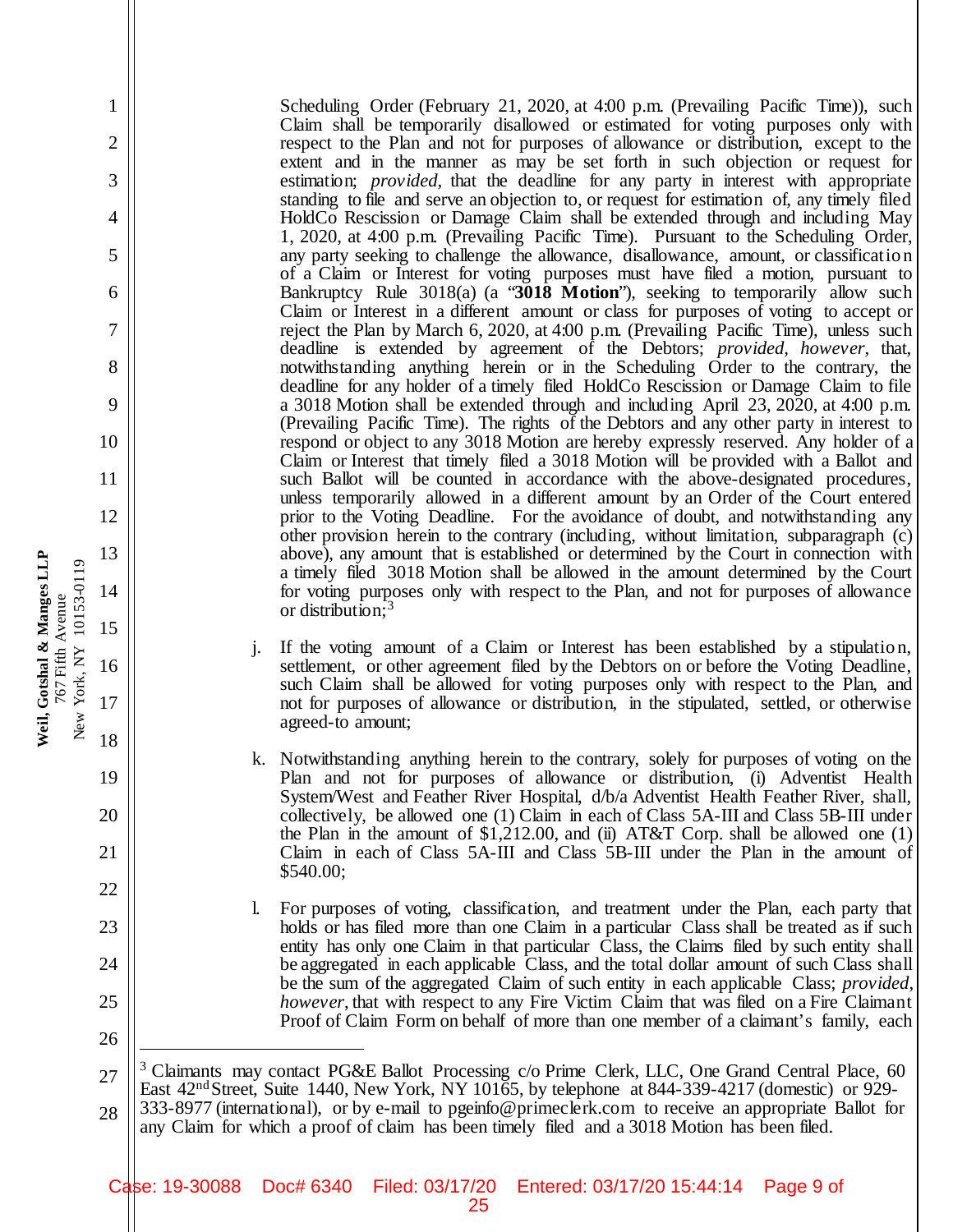family member listed on such form in accordance with the instructions set forth therein and in the Bar Date Order that is reasonably identifiable by the Solicitatio n Agent shall have, for voting purposes only, a Claim, in the amount set forth in subparagraph (c) above, that may be voted to accept or reject the Plan;<sup>4</sup>

- m. Notwithstanding anything contained herein to the contrary, the Solicitation Agent, in its discretion, may contact entities entitled to vote to cure any defects in the Ballots and is authorized, but not required, to so cure any defects;
- n. If (i) a Claim is filed in the amount of \$0.00, (ii) as of the Record Date, the outstanding amount of a Claim is not greater than \$0.00 as determined based on a review of the Claim by the Debtors' professionals, or (iii) a Claim has been disallowed, expunged, disqualified, or suspended, the holder of such Claim shall not be entitled to vote on account of such Claim;
- o. If a Claim is filed in a currency other than U.S. Dollars and is not Allowed in a sum certain pursuant to the Plan, the holder of such Claim shall be entitled to vote a Claim in the amount of \$1.00; and
- p. Notwithstanding anything herein to the contrary, to the extent the Debtors or the Solicitation Agent are unable to determine (based on their review of the Proofs of Claim, any supporting documentation filed in connection therewith, the Debtors' books and records, and the Schedules) whether a Proof of Claim relates to a Fire Claim, such Proof of Claim shall be treated as a Utility General Unsecured Claim or HoldCo General Unsecured Claim (as directed by the Debtors' professionals,) under the Plan for solicitation purposes only.

## 7. **Temporary Class 10A-I (HoldCo Common Interest) Voting Procedures.** Solely for

the purpose of voting to accept or reject the Plan and not for purposes of the allowance of, or distributio n on account of, an Interest, the amount of HoldCo Common Interests held by a particular Interest holder in Class 10A-I that will be used to tabulate acceptances or rejections of the Plan shall be the number of shares of Common Stock held by such holder as of the Record Date as evidenced on PG&E Corp.'s share register for registered holders and the depository listings of Cede  $\&$  Co. for beneficial holders.

8. For the avoidance of doubt, approval of the Solicitation Procedures and the other relief granted herein is without prejudice to the relief any holder of a Claim or Interest may seek from the Court, pursuant to Bankruptcy Rule 3013, regarding the classification of such holder's Claim or Interest.

Weil, Gotshal & Manges LLP **Weil, Gotshal & Manges LLP** New York, NY 10153-0119 New York, NY 10153-0119 14 767 Fifth Avenue 767 Fifth Avenue 15 16 17 18

1

2

3

4

5

6

7

8

9

10

11

12

13

<sup>25</sup> 26 27 28 <sup>4</sup> The treatment of Subrogation Wildfire Claimants that hold or have filed more than one Claim in a particular Class is solely for purposes of voting, classification, and tabulating Ballots with respect to this Plan, and is without prejudice to any party in interest's right to assert that the claim of each policy holder/tort victim to which the applicable insurer (or assignee) is subrogated is a separate Claim, or whether any Subrogation Wildfire Claimant holds one single claim or multiple claims for purposes of these Chapter 11 Cases (including, without limitation, for voting purposes on any other plans). All parties' rights with respect to the foregoing are expressly preserved.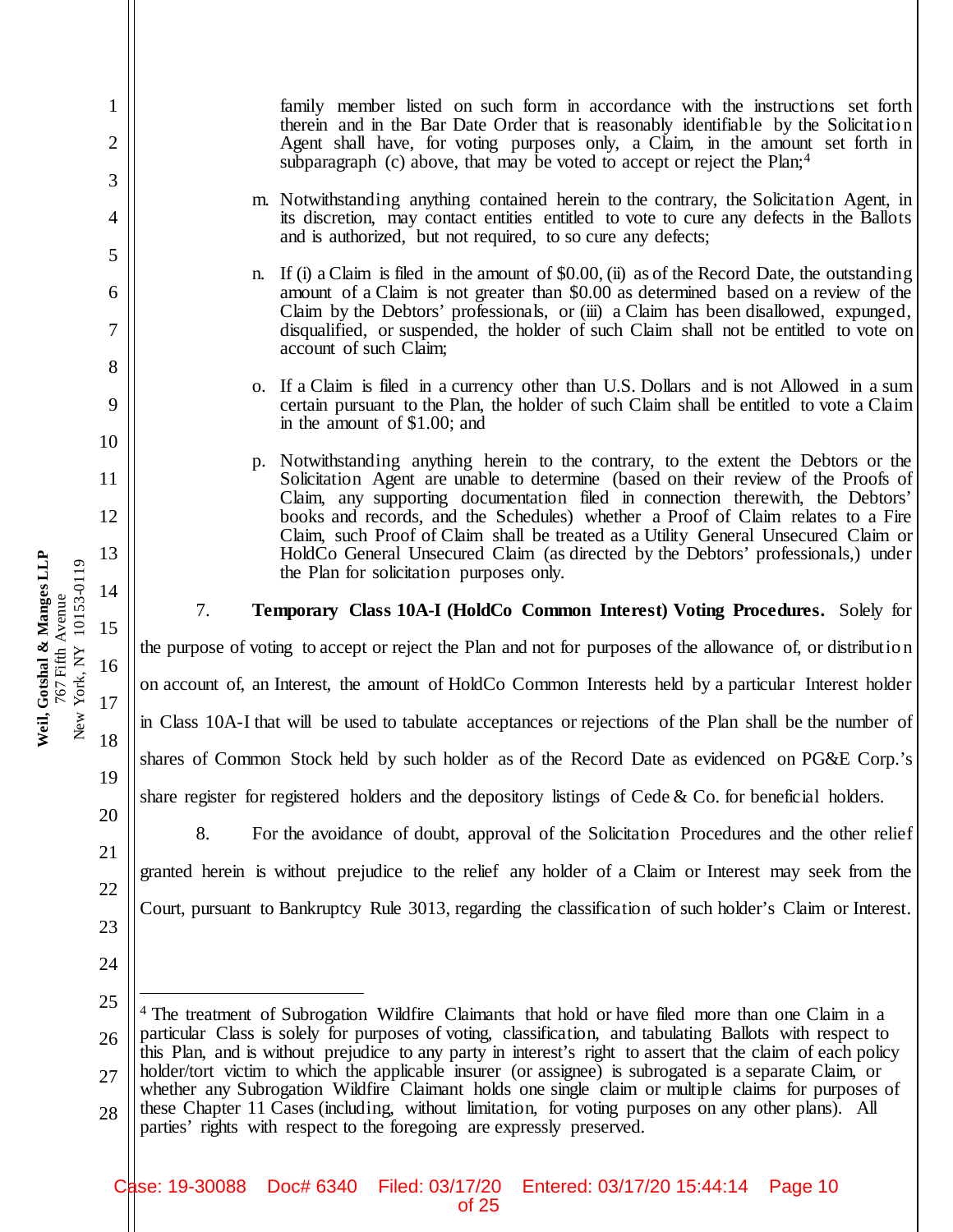| 1        | <b>Solicitation Packages</b>                                                                                                                                                               |  |  |
|----------|--------------------------------------------------------------------------------------------------------------------------------------------------------------------------------------------|--|--|
| 2        | 9.<br>The Solicitation Packages are approved.                                                                                                                                              |  |  |
| 3        | 10.<br>In accordance with Bankruptcy Rule 3017(d) and the Scheduling Order, the Solicitation                                                                                               |  |  |
| 4        | Agent, on behalf of the Debtors and the Shareholder Proponents, shall cause the Solicitation Packages                                                                                      |  |  |
| 5        | to be mailed by March 31, 2020, or as soon as reasonably practicable thereafter (the "Solicitation"                                                                                        |  |  |
| 6        | <b>Deadline</b> "); provided, however, that the Debtors shall solicit the holders of Claims in Class 10A-II                                                                                |  |  |
| 7        | (HoldCo Rescission or Damage Claims) on a rolling basis as such Claims are filed through and including                                                                                     |  |  |
| 8        | April 16, 2020, or as soon as reasonably practicable thereafter.                                                                                                                           |  |  |
| 9        | General Solicitation Procedures. In accordance with Bankruptcy Rule 3017(d), the<br>11.                                                                                                    |  |  |
| 10       | Solicitation Packages shall contain:                                                                                                                                                       |  |  |
| 11       | With respect to holders of Claims and Interests in the Voting Classes (but subject to<br>a.                                                                                                |  |  |
| 12       | the procedures set forth below with respect to the mailing of Solicitation Packages to<br>holders of Fire Victim Claims):                                                                  |  |  |
| 13       | A copy of this Order (without any exhibits);<br>i.                                                                                                                                         |  |  |
| 14       | The Confirmation Hearing Notice;<br>ii.                                                                                                                                                    |  |  |
| 15       | iii.<br>The Disclosure Statement (with the Plan annexed thereto); and                                                                                                                      |  |  |
| 16<br>17 | An appropriate form of Ballot(s) with respect to the Plan and appropriate<br>iv.<br>return envelope with prepaid postage.                                                                  |  |  |
| 18       | With respect to holders of Claims and Interests in the Non-Voting Classes (or Claims<br>$\mathbf{b}$ .                                                                                     |  |  |
| 19       | or Interests in Voting Classes that, as of the deadline set forth in the Scheduling Order,<br>are subject to a pending objection or otherwise deemed not entitled to vote on the<br>Plan): |  |  |
| 20       | The Confirmation Hearing Notice; and<br>i.                                                                                                                                                 |  |  |
| 21       | ii.<br>A Notice of Non-Voting Status.                                                                                                                                                      |  |  |
| 22       | With respect to the U.S. Trustee: a copy of each document contained in each version<br>$\mathbf{c}$ .                                                                                      |  |  |
| 23       | of the Solicitation Packages.                                                                                                                                                              |  |  |
| 24       | With respect to the parties on the master service list, including any party that<br>d.<br>submitted a notice of appearance under Bankruptcy Rule 2002, a Solicitation Package              |  |  |
| 25       | without any Ballot(s).                                                                                                                                                                     |  |  |
| 26       | 12.<br>The Solicitation Packages to be sent to holders of Claims and Interests in the Voting                                                                                               |  |  |
| 27       | Classes may include a copy of a letter from the Tort Claimants Committee recommending acceptance of                                                                                        |  |  |
| 28       | the Plan.                                                                                                                                                                                  |  |  |
|          |                                                                                                                                                                                            |  |  |

Weil, Gotshal & Manges LLP<br>767 Fifth Avenue<br>New York, NY 10153-0119 **Weil, Gotshal & Manges LLP** New York, NY 10153-0119 767 Fifth Avenue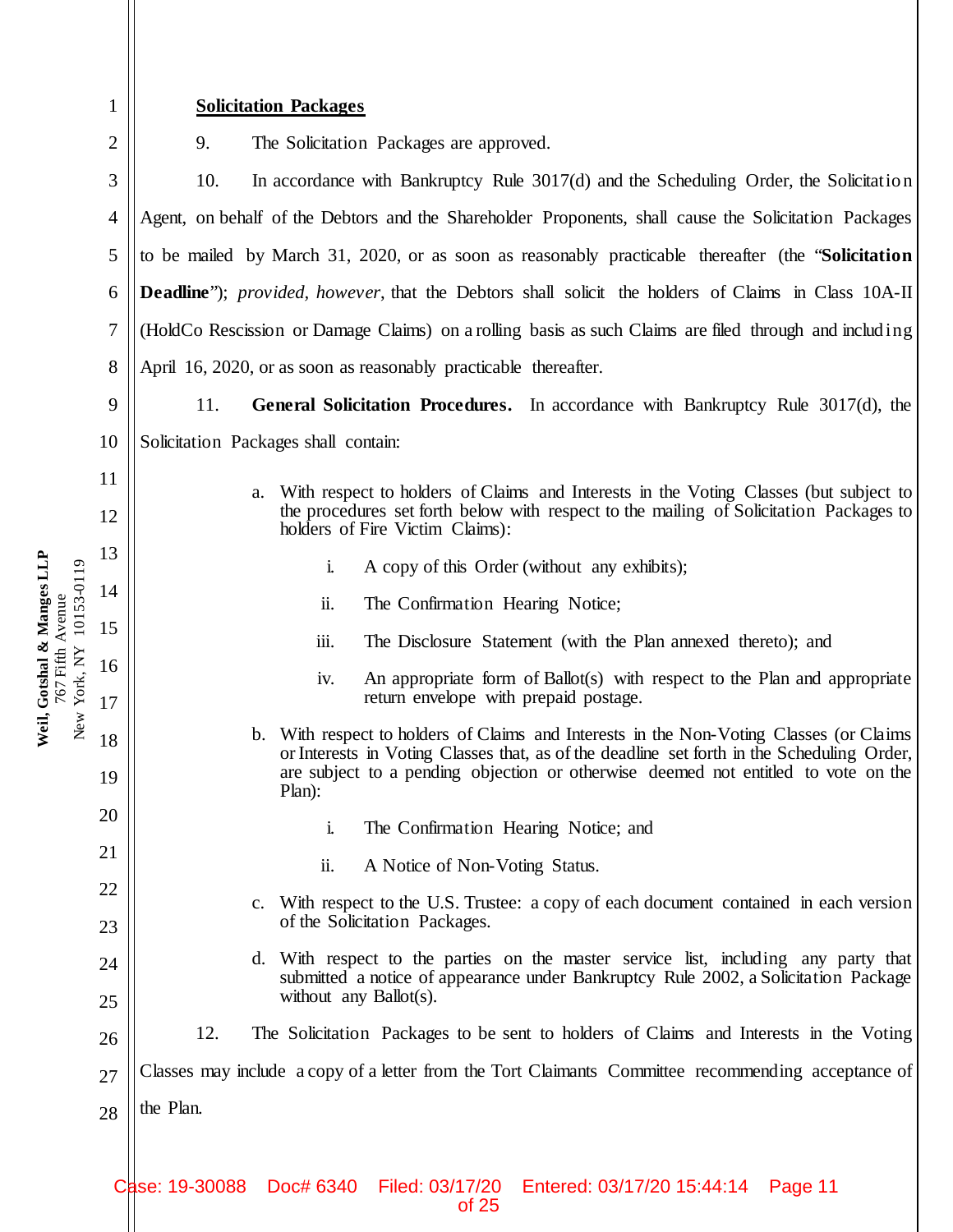3 4 5 6 7 8 9 10 11 12 13 14 substantially in the forms attached hereto as **Exhibit C**, mailed by the Debtors by overnight delivery and electronic mail (where available) to all known attorneys representing holders of Fire Victim Claims (collectively, the "**Firms**"), and the related procedures set forth in the Motion and the Fire Victim Plan Solicitation Directive (as modified herein) relating to the solicitation of votes of the holders of Fire Victim Claims to accept or reject the Plan are approved. Each Firm was required to have completed and returned the Fire Victim Plan Solicitation Directive and a confirmed Client List (as defined below) to the Solicitation Agent on or before March 3, 2020, at 4:00 p.m. (Prevailing Pacific Time) (the "**Fire Victim Solicitation Directive Deadline**"). In connection therewith, the following procedures for the solicitation of votes of holders of Fire Victim Claims are hereby approved:

a. **Master Ballot Solicitation Method.** If a Firm certified that (i) the Firm will collect and record the votes of its Fire Victim Clients through customary and accepted practices, or that it has obtained authority to procedurally cast each Fire Victim Client's vote (provided that the Firm has complied with the voting procedures set forth herein and each Fire Victim Client has indicated an informed decision on such vote) or (ii) it has the authority under applicable law to vote to accept or reject the Plan on behalf of its Fire Victim Clients (with a valid power of attorney provided to the Solicitation Agent), the Firm may direct the Solicitation Agent to serve the Firm with one Solicitation Package and one Fire Victim Master Ballot on which the Firm must record the votes on the Plan for each of its Fire Victim Clients in accordance with the Firm's customary and accepted practices. If it is the Firm's customary and accepted practice to receive or collect authorizations or instructions from its Fire Victim Clients by e-mail, telephone, or other standard communication methods, the Firm will be authorized to follow such customary practices. Any Firm that elected this procedure shall meet all applicable standards to receive informed consent from its Fire Victim Clients. Each Firm that elected this procedure shall either (i) provide the Disclosure Statement, either in hard copy or electronic format, to its Fire Victim Clients, or (ii) request that, for informational purposes, the Solicitation Agent serve Solicitation Packages (without a Ballot) on its Fire Victim Clients. Any Firm that elected this procedure was required to have returned the Fire Victim Master Ballot to the Solicitation Agent so that it was received by the Voting Deadline.

13. **Fire Victim Solicitation Procedures.** The notice (the "**Fire Victim Claims Solicitation** 

**Notice")** and the fire victim plan solicitation directive (the "**Fire Victim Plan Solicitation Directive**"),

b. **Direct Solicitation Method.** If a Firm prefers to have each of its Fire Victim Clients cast its own vote to accept or reject the Plan or it does not have authority from its Fire Victim Clients as described above, such Firm may direct the Solicitatio n Agent to solicit votes on the Plan directly from its Fire Victim Clients by mailing Solicitation Packages (including Ballots) directly to the Firm's Fire Victim Clients at the primary addresses (or email addresses) identified in the Firm's Client List (as defined below) or as otherwise indicated in the applicable Proof of Claim Forms. Under this procedure, completed Ballots shall be submitted to the Solicitation Agent individually by the Fire Victim Clients; *provided, however,* that a Firm electing this procedure may instruct its Fire Victim Clients to submit their completed Ballots to the Firm, which will, in turn, submit the completed Ballots to the Solicitation Agent

Weil, Gotshal & Manges LLP **Weil, Gotshal & Manges LLP** New York, NY 10153-0119 New York, NY 10153-0119 767 Fifth Avenue 767 Fifth Avenue

15

16

17

18

19

20

21

22

23

24

25

26

27

28

1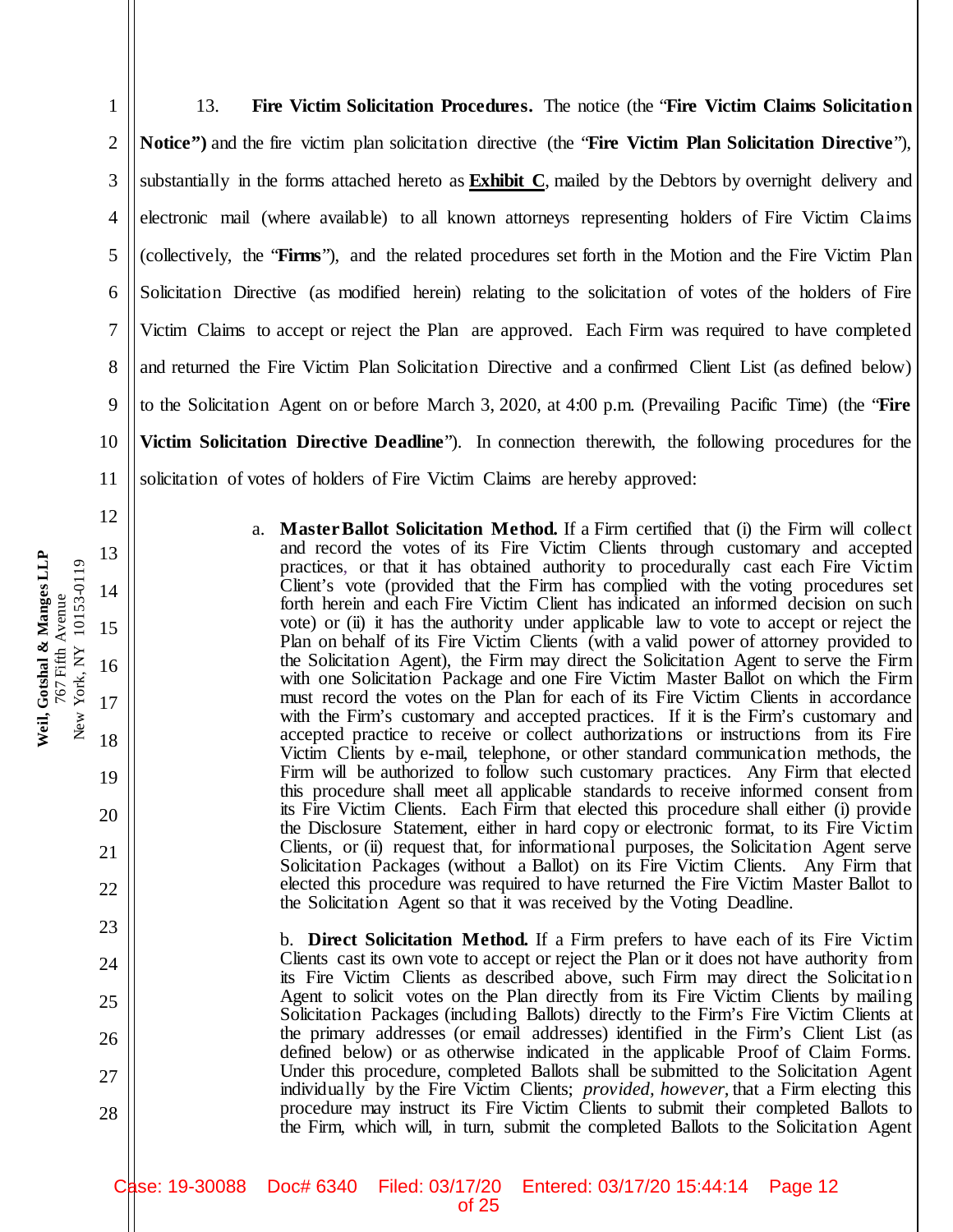so that they are received by the Voting Deadline.<sup>5</sup> Any Firm electing to instruct its Fire Victim Clients to submit completed Ballots to the Firm must have (i) informed the Solicitation Agent of this election in its Fire Victim Plan Solicitation Directive prior to the Fire Victim Plan Solicitation Directive Deadline, and (ii) provided the Solicitation Agent with a cover letter by the Fire Victim Solicitation Directive Deadline to be included in the mailing to its Fire Victim Clients, which cover letter includes express instructions directing the Firm's Fire Victim Clients to submit their completed Ballots to the Firm by a date calculated by the Firm to allow the Firm sufficient time to submit the completed Ballots to the Solicitation Agent so that they are actually received by the Voting Deadline.

- c. **Indirect Solicitation Method.** As an alternative to subparagraph (b) above, if a Firm prefers to have each of its Fire Victim Clients cast its own vote to accept or reject the Plan or if it does not have authority from its Fire Victim Clients as described above, such Firm may direct the Solicitation Agent to deliver the Solicitation Packages (including Ballots) to the Firm, which will, in turn, deliver Solicitation Packages to its Fire Victim Clients. Under this procedure, completed Ballots shall be submitted to the Solicitation Agent individually by the Fire Victim Clients. If the Firm selects this method: (i) the Solicitation Agent shall cause the requested number of Solicitation Packages, including the appropriate number of Ballots, to be served on the Firm; (ii) the Firm must deliver the Solicitation Packages to its Fire Victim Clients within three (3) business days after receipt; and (iii) the Firm must file an affidavit of service with the Court confirming the same, and send a copy of such affidavit to the Solicitatio n Agent, within three (3) business days of such service. The names and addresses of the Fire Victim Clients served do not need to be listed on the affidavit of service. The affidavit of service need only state that service was completed, the date(s) that service was completed, and that the attorney has provided the Solicitation Agent with the required lists of clients, as described below.
- d. **Hybrid Solicitation Method**. If a Firm certifies that it has the authority to record the votes of certain of its Fire Victim Clients pursuant to the Master Ballot Solicitatio n Method set forth in subparagraph (a) above (collectively, the "**Master Ballot Fire Victim Clients**"), the Firm shall direct the Solicitation Agent to serve the Firm with one Solicitation Package and one Fire Victim Master Ballot on which the Firm must record the votes with respect to the Plan for its Master Ballot Fire Victim Clients. The Firm also may request that, for informational purposes, the Solicitation Agent serve Solicitation Packages (without a Ballot) on its Master Ballot Fire Victim Clients. With respect to such Firm's other Fire Victim Clients that are not Master Ballot Fire Victim Clients (collectively, the "**Individual Ballot Fire Victim Clients**"), the Firm must elect the procedure under either the Direct Solicitation Method (subsection (b) above) or the Indirect Solicitation Method (subsection (c) above). Completed ballots by Individual Ballot Fire Victim Clients shall be submitted to the Solicitation Agent individually. Any Firm that elected this procedure was required to indicate on its Client List which Fire Victim Clients are Master Ballot Fire Victim Clients and which are Individual Ballot Fire Victim Clients.
- 14. Any Firm that failed to return the Fire Victim Plan Solicitation Directive by the Fire
- Victim Solicitation Directive Deadline is deemed to have directed the Solicitation Agent to solicit votes
- 27 <sup>5</sup> Solicitation Packages to be mailed to any Fire Victim Clients where the applicable Firm has informed

Weil, Gotshal & Manges LLP **Weil, Gotshal & Manges LLP** New York, NY 10153-0119 New York, NY 10153-0119 767 Fifth Avenue 767 Fifth Avenue

1

2

3

4

5

6

7

8

9

10

11

12

13

14

15

16

17

18

19

20

21

22

23

24

25

<sup>28</sup> the Solicitation Agent that it will collect and submit the completed Ballots of its Fire Victim Client will not include return envelopes with prepaid postage.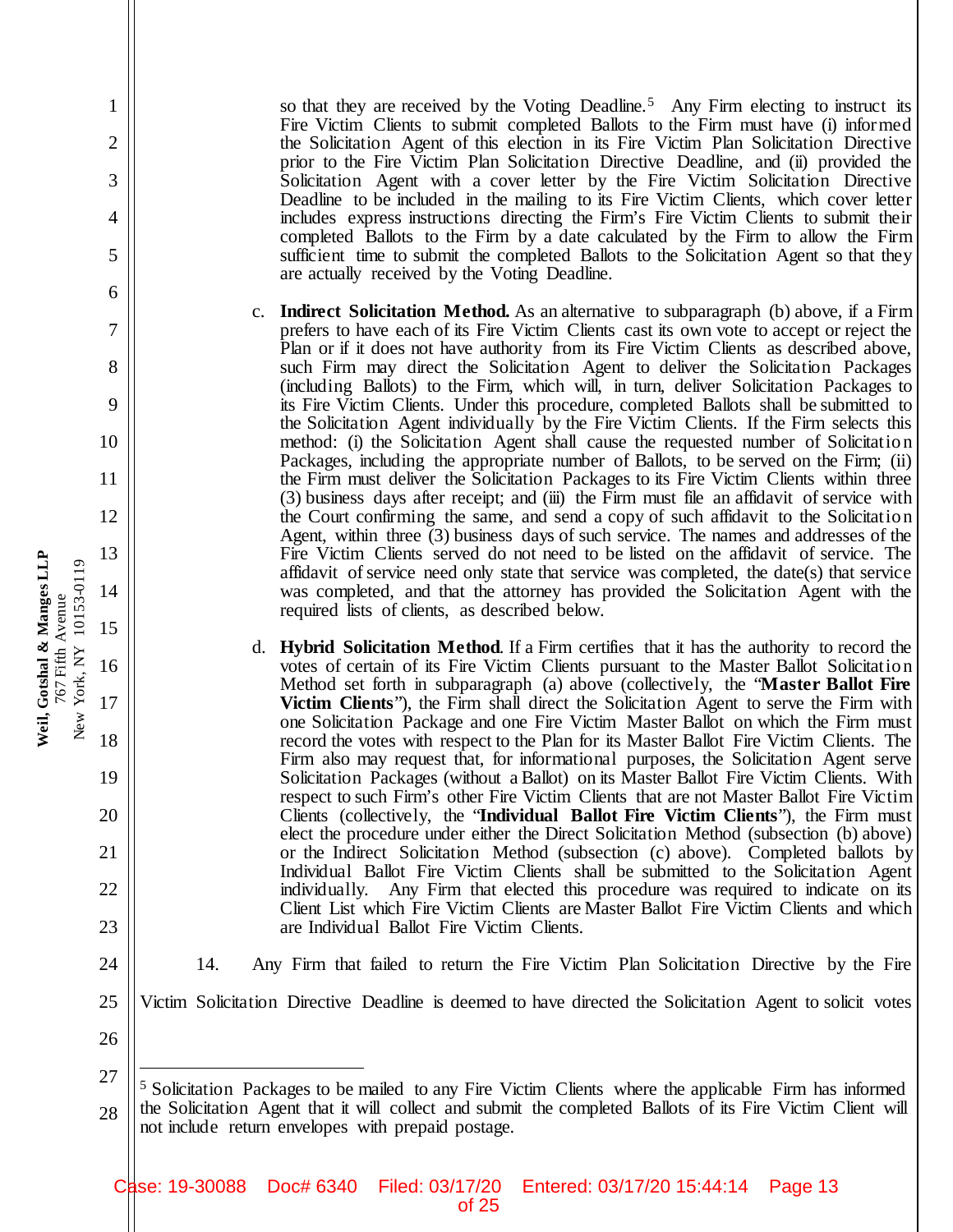4 5 6 7 8 9 10 11 12 13 New York, NY 10153-0119 New York, NY 10153-0119 14 767 Fifth Avenue 767 Fifth Avenue 15 16 17 18

**Weil, Gotshal & Manges LLP**

Weil, Gotshal & Manges LLP

19

20

28

1

2

3

on the Plan from its Client according to the Direct Solicitation Method described in paragraph 13(b) above.

15. Each Firm may have elected to provide the Solicitation Agent with a cover letter or additional communications by the Fire Victim Solicitation Directive Deadline to be included in any mailing to its Fire Victim Clients as provided in the Fire Victim Plan Solicitation Directive.

16. Each Firm was required to have confirmed the accuracy of the names, addresses, and (if known) e-mail addresses of its Fire Victim Clients as set forth on the Excel spreadsheet sent by the Solicitation Agent (the "**Client List**"), in email, CD-ROM, or USB format, in connection with the distribution of the Fire Victim Claims Solicitation Notice and the Fire Victim Plan Solicitation Directive. Each Firm shall have made any necessary additions, subtractions, or other corrections to the spreadsheet provided, and returned the Client List in the same electronic format to the Solicitation Agent no later than the Fire Victim Solicitation Directive Deadline. Any Fire Victim Claims that cannot be matched to a Firm or that are not otherwise included in any Client List shall be solicited via the Direct Solicitatio n Method set forth in paragraph 13(b) above. To the extent a Firm included on its returned Client List any additional Fire Victim Clients that were not originally listed by the Solicitation Agent, the Firm shall have provided the Solicitation Agent with the Proof of Claim and/or Schedule number that corresponds to each such additional Fire Victim Client's Fire Victim Claim. No Ballots shall be provided by the Solicitation Agent to any Firm on account of, and any votes included on any Fire Victim Master Ballot shall not be counted for, any individuals or entities for which a Fire Victim Claim has not been scheduled or timely filed prior to the applicable Bar Date.

21 22 23 17. The Debtors may (at the Debtors' discretion) serve Solicitation Packages on Fire Victim Clients that are served directly with Solicitation Packages as set forth in paragraph 13(b) above via electronic mail, where available, in lieu of a physical mailing.

24 25 26 27 18. Copies of the materials contained in the Solicitation Packages (excluding the Confirmation Hearing Notice and the Ballots) may be provided in paper copy or on USB drive or CD-ROM at the Debtors' discretion and shall be made available free of charge on the Case Website;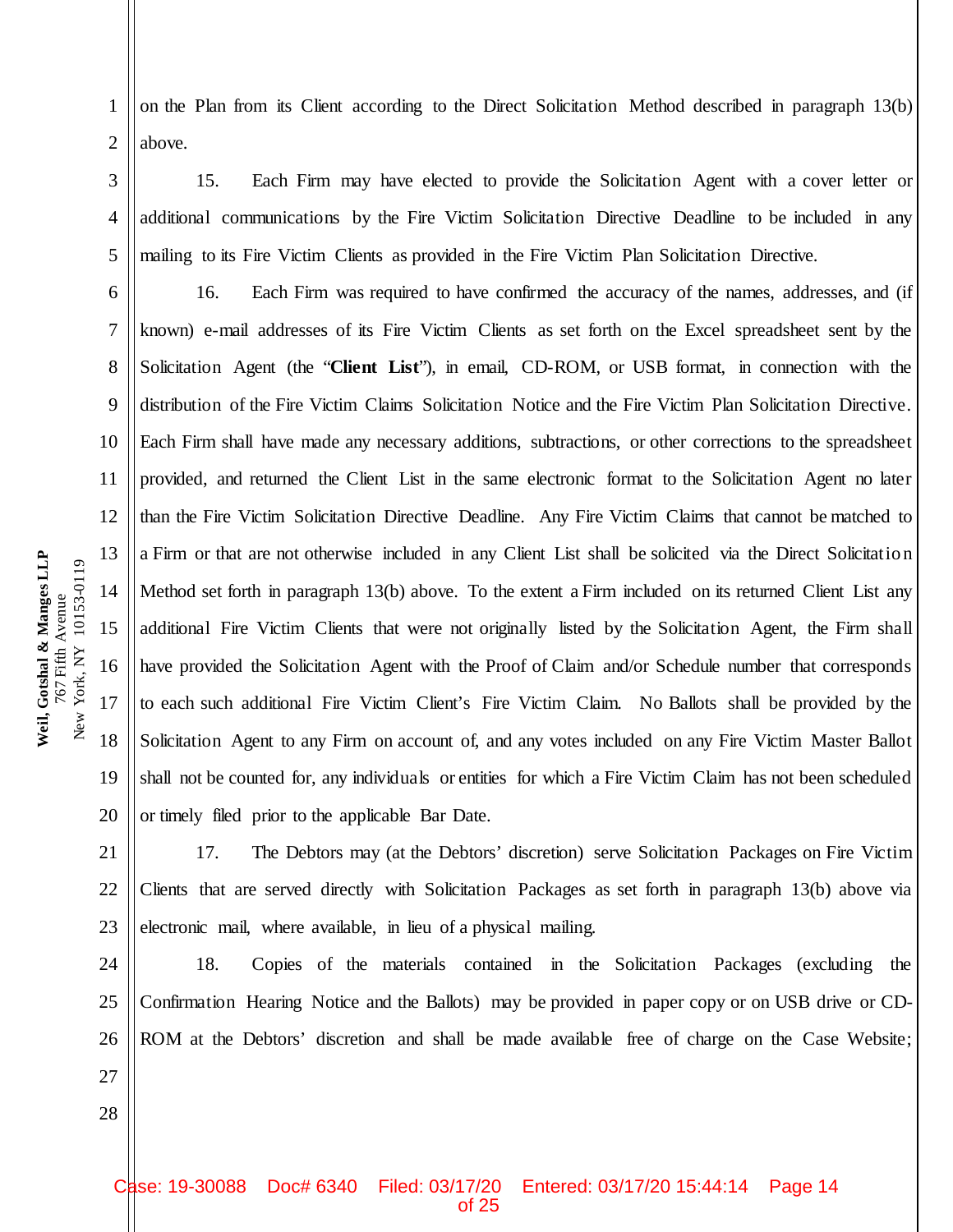*provided, however*, that any party may request to receive paper copies of such materials from the Solicitation Agent at no cost to such party.

19. Each Debtor and non-Debtor affiliate holding Intercompany Claims in Classes 7A and 8B and Utility Common Interests in Class 11B shall be deemed to have received all notices upon entry of this Order without actual delivery of such notices.

20. Holders of Claims who have filed (a) duplicate Claims against the Debtors that are classified under the Plan in the same Class, or (b) Claims that amend or supersede previously filed Claims, shall receive only one Solicitation Package and the appropriate number of Ballots (if applicable) for voting their Claims with respect to that Class under the Plan. For the avoidance of doubt, any duplicative, amended, and/or superseded Claims shall be disallowed for voting purposes.

21. The Debtors shall not be required to send Solicitation Packages to creditors whose Claims are based solely on amounts scheduled by the Debtors that have already been paid in the full scheduled amount; *provided, however*, that if any such creditor would be entitled to receive notice for any reason other than by virtue of the fact that the Claim had been scheduled by the Debtors, such creditor shall be sent notice in accordance with the procedures set forth above.

22. The Debtors shall distribute the Confirmation Hearing Notice to any party to an executory contract or unexpired lease as set forth herein but shall not be required to distribute to such parties copies of the Plan or the Disclosure Statement.

20 22 23 23. With respect to addresses from which notices are returned by the United States Postal Service as undeliverable, the Debtors are excused from mailing Solicitation Packages and any other notices or materials related to voting or confirmation of the Plan to those persons listed at such addresses unless the Debtors are provided with accurate addresses for such persons no less than five (5) business days before the Voting Deadline.

24 25 26 27 28 24. **The Notice of Non-Voting Status.** The Notice of Non-Voting Status to be distributed to holders of Claims and Interests in the Non-Voting Classes (or Claims or Interests in Voting Classes that, as of the deadline set forth in the Scheduling Order, are subject to a pending objection or otherwise deemed not entitled to vote on the Plan), substantially in the form annexed hereto as **Exhibit B**, is approved; *provided, however,* that a Notice of Non-Voting Status shall not be distributed to any holder

Weil, Gotshal & Manges LLP **Weil, Gotshal & Manges LLP** New York, NY 10153-0119 New York, NY 10153-0119 767 Fifth Avenue 767 Fifth Avenue

1

2

3

4

5

6

7

8

9

10

11

12

13

14

15

16

17

18

19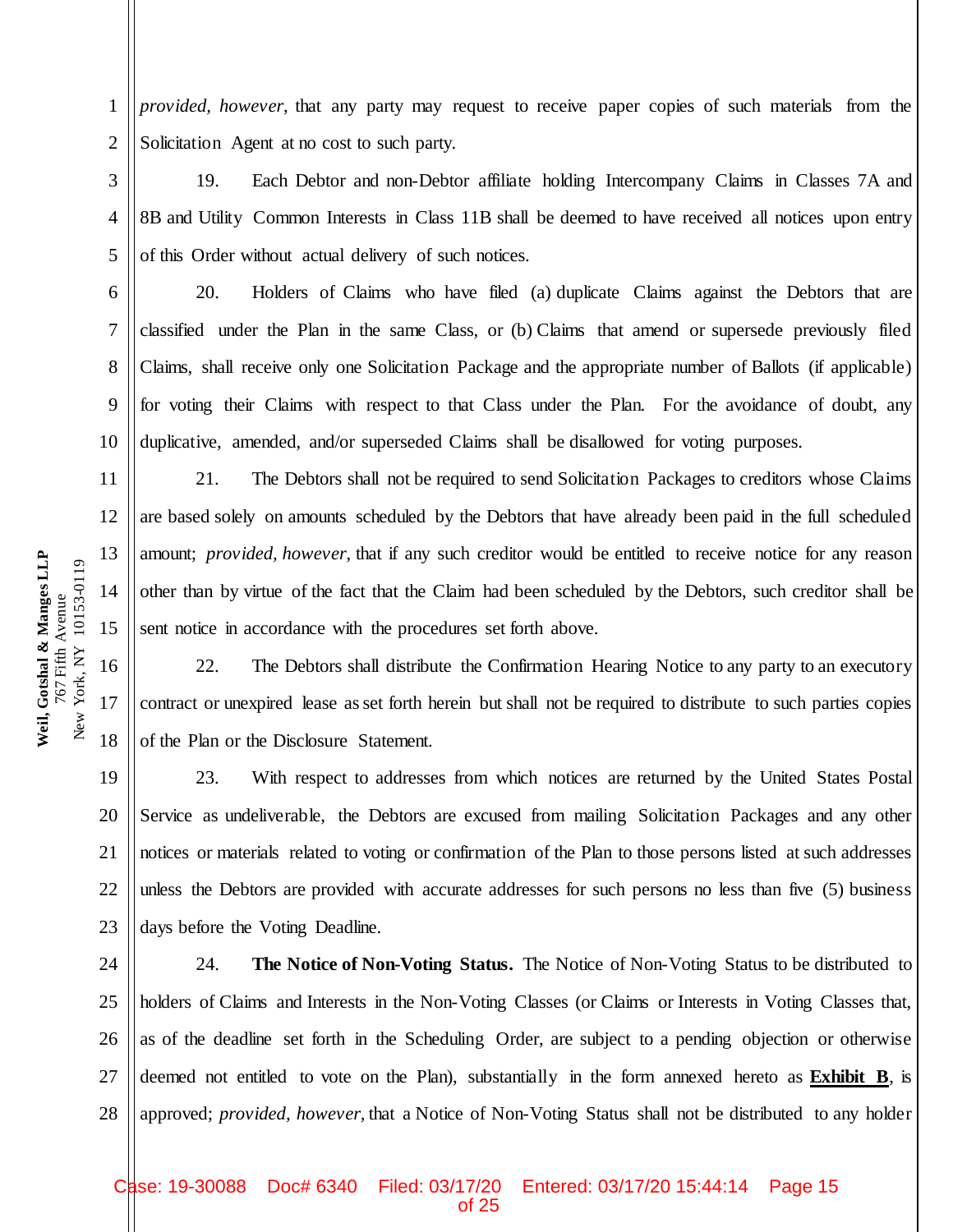of a Claim or Interest that timely filed a 3018 Motion with respect to such Claim or Interest (unless the Court determines, in connection with such timely filed 3018 Motion, that the holder of such Claims or Interest is not entitled to vote on the Plan).

25. The Debtors are not required to distribute copies of the Plan or the Disclosure Statement to any holder of a Claim or Interest in a Non-Voting Class unless otherwise requested in writing on or before twenty (20) days before the Confirmation Hearing.

#### **The Ballots and Distribution Procedures**

26. The Ballots to be distributed to holders of Claims and Interests in the Voting Classes, substantially in the forms annexed hereto as **Exhibits A-1 through A-9**, are approved.

27. *Fire Victim Master Ballot.* If a Firm certifies that (i) the Firm will collect and record the votes of its Fire Victim Clients through customary and accepted practices, or that it has obtained authority to procedurally cast each Fire Victim Clients' vote (provided that the Firm has complied with the voting procedures set forth herein and each Fire Victim Clients has indicated an informed decision on such vote) or (ii) it has the authority under applicable law to vote to accept or reject the Plan on behalf of its Fire Victim Clients (with a valid power of attorney provided to the Solicitation Agent), the Firm may direct the Solicitation Agent to serve the Firm with one Solicitation Package and one master Ballot, substantially in the form annexed hereto as **Exhibit A-1** (a "**Fire Victim Master Ballot**"), on which the Firm shall record the votes on the Plan for each of its Fire Victim Clients.

19 20 21 22 23 24 25 26 27 28. *Direct Fire Claim Ballots.* Each holder of a Public Entity Wildfire Claim or Subrogatio n Wildfire Claim shall receive a form of Ballot for voting on the Plan, substantially in the form annexed hereto as **Exhibit A-2** (a "**Public Entity/Subrogation Claimant Ballot**"), with the appropriate inserts of content specific to each particular Class as set forth in **Exhibit A-2**. All other holders of Fire Claims entitled to vote on the Plan, including any Individual Ballot Fire Victim Clients or any other holders of Fire Victim Claims that are not included on any Fire Victim Master Ballot for voting purposes, shall receive a form of Ballot for voting on the Plan, substantially in the form annexed hereto as **Exhibit A-3** (a "**Individual Fire Claimant Ballot**" and, together with the Public Entity/Subrogation Claimant Ballot, the "**Direct Fire Claim Ballots**").

1

2

3

4

5

6

7

8

9

10

11

12

13

14

15

16

17

18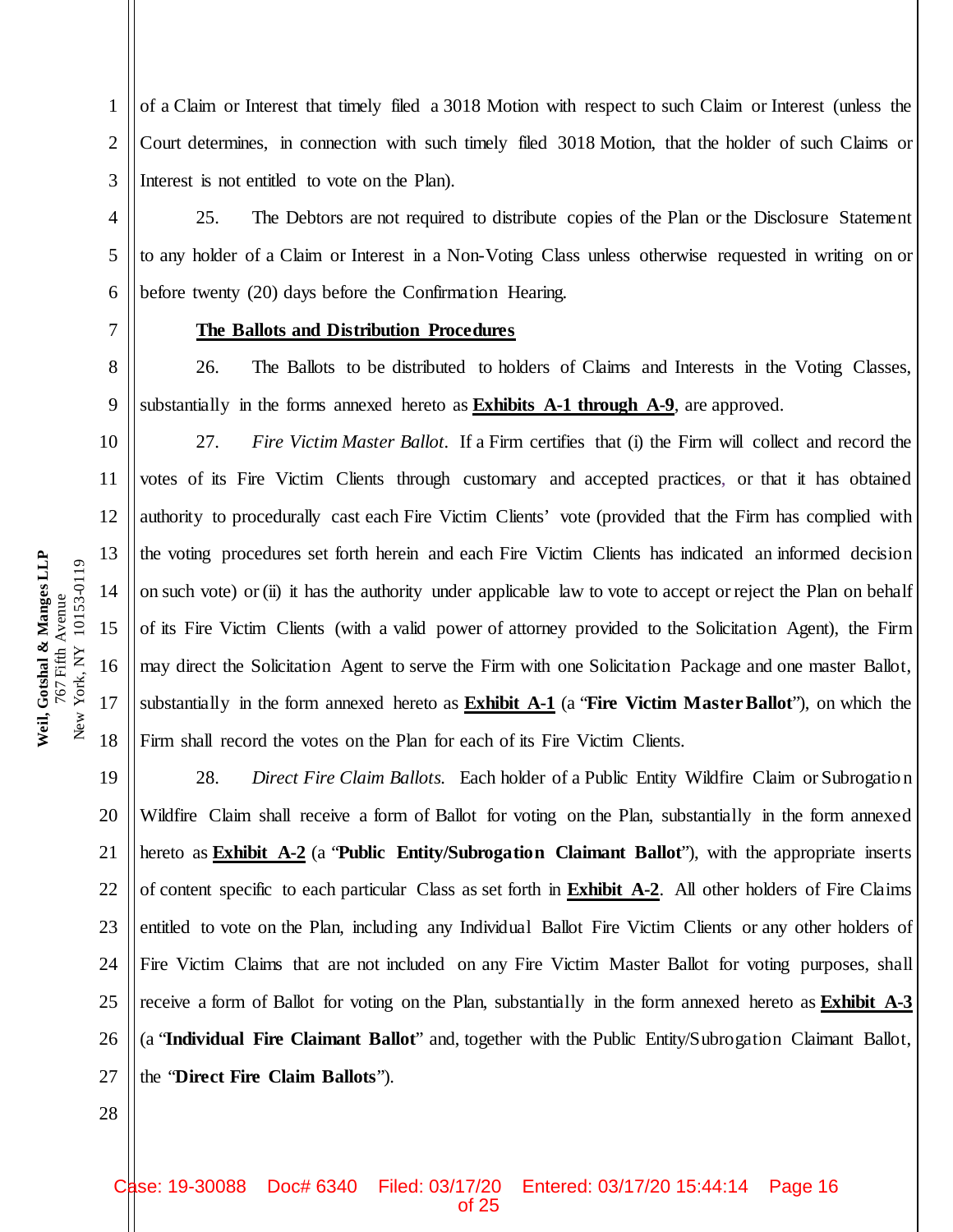1

2

3

29. **Impaired Debt Claim, Rescission or Damage Claim, and Common Interest Ballots.**  The following forms of Ballots are to be distributed to the holders of (i) Claims in Class 3B-I (Utility Impaired Senior Note Claims), Class 3B-III (Utility Short-Term Senior Note Claims), and Class 3B-IV (Utility Funded Debt Claims) (collectively, the "**Impaired Debt Claims**"), (ii) Interests in Class 10A-I (HoldCo Common Interests), and (iii) Claims in Class 10A-II (HoldCo Rescission or Damage Claims), and are hereby approved:

a. *Standard Ballots*. The Debtors shall distribute a Ballot for voting on the Plan, substantially in the form annexed hereto as **Exhibit A-4** (the "**Standard Impaired Debt Ballot**") or **Exhibit A-5** (the "**Standard HoldCo Common Interest Ballot**"), respectively, to any holders of Impaired Debt Claims, HoldCo Rescission or Damage Claims, or HoldCo Common Interests that hold such Claims or Interests directly.

19 20 21 22 23 24 25 b. *Master and Beneficial Owner Ballots*. With respect to holders of Impaired Debt Claims and HoldCo Common Interests who hold such Claims or Interests in "street name" as nominees on behalf of the underlying beneficial holders of the Impaired Debt Claims or HoldCo Common Interests (*i.e.*, in those instances in which Cede & Co. is the registered owner of the Impaired Debt Claims or HoldCo Common Interests for the public markets), the Debtors are authorized to send Master Ballots (as defined below) for voting on the Plan to those record holders of such Impaired Debt Claims or HoldCo Common Interests, including, without limitation, the brokers, banks, dealers, or other agents or nominees, or any mailing agents thereof (collectively, the "**Master Ballot Agents**"). The Debtors shall distribute to each Master Ballot Agent reasonably sufficient copies of the Solicitation Packages, including copies of beneficial owner Ballots, substantially in the form annexed hereto as **Exhibit A-6** (the "**Impaired Debt Beneficial Owner Ballot**") or **Exhibit A-7** (the "**Common Interest Beneficial Owner Ballot**" and together with the Impaired Debt Beneficial Owner Ballot, the "**Beneficial Owner Ballots**"), respectively, to distribute to the beneficial owners for whom the Master Ballot Agent holds such Impaired Debt Claims or HoldCo Common Interests in "street name".

26 27 28 30. Solicitation Packages may be sent to beneficial owners either in paper format or via electronic transmission in accordance with the customary practices of each Master Ballot Agent. Each Master Ballot Agent shall then distribute the Solicitation Packages, as appropriate, in accordance with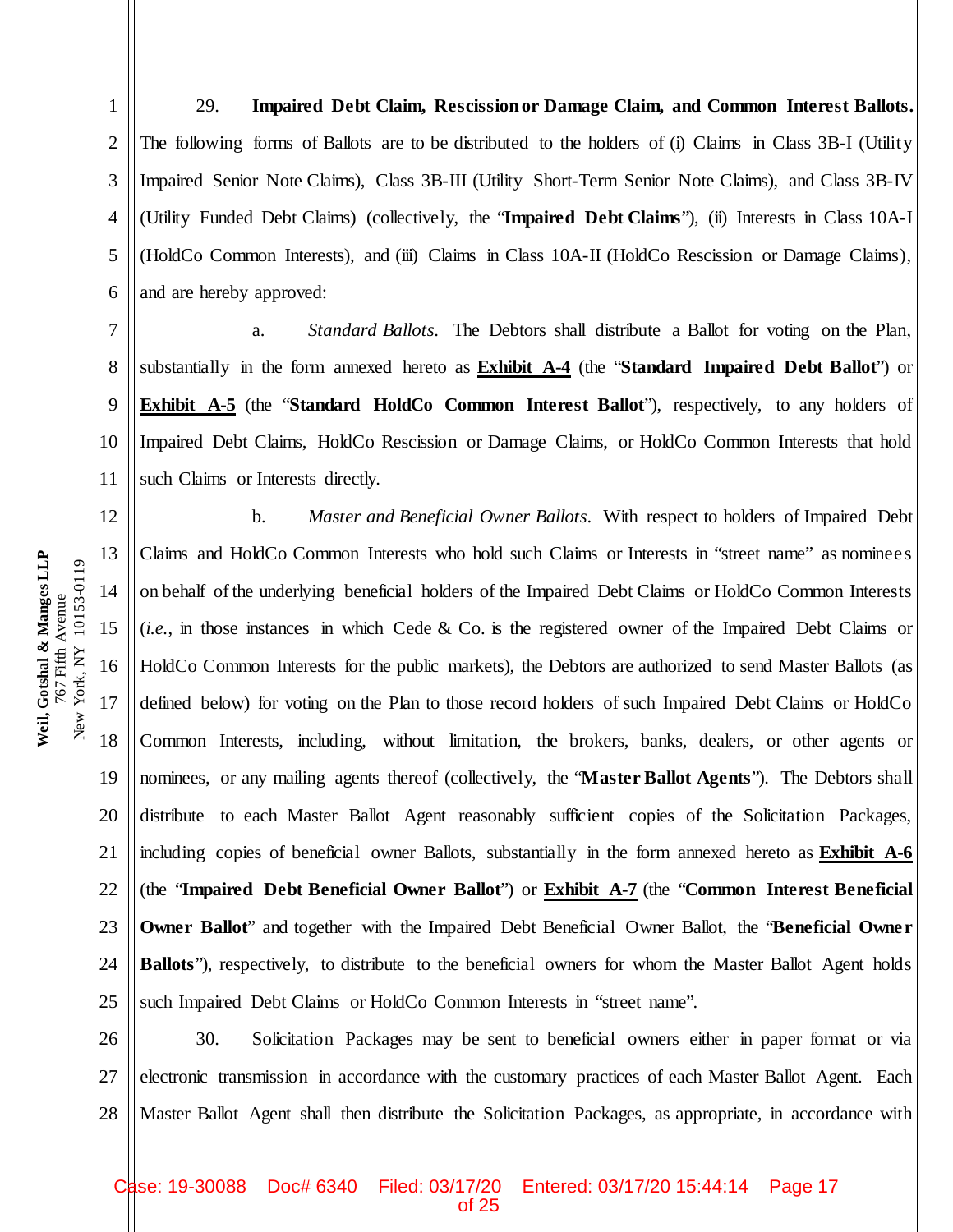their customary practices and obtain votes to accept or to reject the Plan also in accordance with their customary practices. If it is the Master Ballot Agent's customary and accepted practice to forward solicitation materials and information to (and to collect votes from) its beneficial owners by "voting instruction form," e-mail, telephone, or other standard communications, the Master Ballot Agent is authorized to follow those customary practices in lieu of, or in addition to, collecting actual Beneficial Owner Ballots.

1

2

3

4

5

6

7

8

9

10

11

12

13

14

15

16

17

18

19

20

21

22

23

24

25

26

27

28

- 31. The Master Ballot Agents may either:
	- a. forward the Solicitation Package (with the applicable Beneficial Owner Ballot) to each beneficial owner of Impaired Debt Claims or HoldCo Common Interests entitled to vote on the Plan within five (5) business days of the receipt by such Master Ballot Agent of the Solicitation Packages and include a return envelope provided by and addressed to the Master Ballot Agent, so that the beneficial owner may return the completed Beneficial Owner Ballot to the Master Ballot Agent. The Master Ballot Agent shall then summarize the individual votes for the Plan of its respective beneficial owners from the individual Beneficial Owner Ballots on the appropriate master ballot, substantially in the form annexed hereto as **Exhibit A-8** (the "**Impaired Debt Master Ballot**") or **Exhibit A-9** (the "**Common Interest Master Ballot**" and, together with the Impaired Debt Master Ballot and the Fire Victim Master Ballot, the "**Master Ballots**"), respectively, and then return the applicable Master Ballot to the Solicitation Agent by the Voting Deadline. The Master Ballot Agent shall advise beneficial owners to return Beneficial Owner Ballots to the Master Ballot Agent by a date calculated by the Master Ballot Agent to allow the Master Ballot Agent to prepare and return the applicable Master Ballot to the Solicitation Agent so that the Master Ballot is actually received by the Solicitation Agent by the Voting Deadline. If it is the Master Ballot Agent's customary and accepted practice to forward solicitation materials and information to (and to collect votes from) its beneficial owners by "voting instruction form," e-mail, telephone, or other standard communicatio ns, the Master Ballot Agent will be authorized to follow those customary practices in lieu of, or in addition to, distributing and/or collecting actual Beneficial Owner Ballots; or
	- b. "prevalidate" the Beneficial Owner Ballots contained in the Solicitation Package and then forward the Solicitation Package to the beneficial owner of Impaired Debt Claims or HoldCo Common Interests for voting on the Plan within five (5) business days of the receipt by such Master Ballot Agent of the Solicitation Package, with the beneficial owner then returning such Beneficial Owner Ballot directly to the Solicitation Agent in the return envelope to be provided in the Solicitation Package. A Master Ballot Agent shall "prevalidate" a beneficial owner's Beneficial Owner Ballot by (i) indicating thereon the name and address of the record holder of the Impaired Debt Claims or HoldCo Common Interests, as applicable, to be voted with respect to the Plan, the amount of Impaired Debt Claims or HoldCo Common Interests, as applicable, held by the beneficial owner as of the Record Date, and the appropriate account numbers through which the beneficial owner's holdings are derived, (ii) certifying the accuracy of the information included on the Beneficial Owner Ballot by stamping the prevalidated Beneficial Owner Ballot with a medallion guarantee, and (iii) executing the beneficial owner's Beneficial Owner Ballot. The beneficial owner shall return

Case: 19-30088 Doc# 6340 Filed: 03/17/20 Entered: 03/17/20 15:44:14 Page 18 of 25

Weil, Gotshal & Manges LLP **Weil, Gotshal & Manges LLP** New York, NY 10153-0119 New York, NY 10153-0119 767 Fifth Avenue 767 Fifth Avenue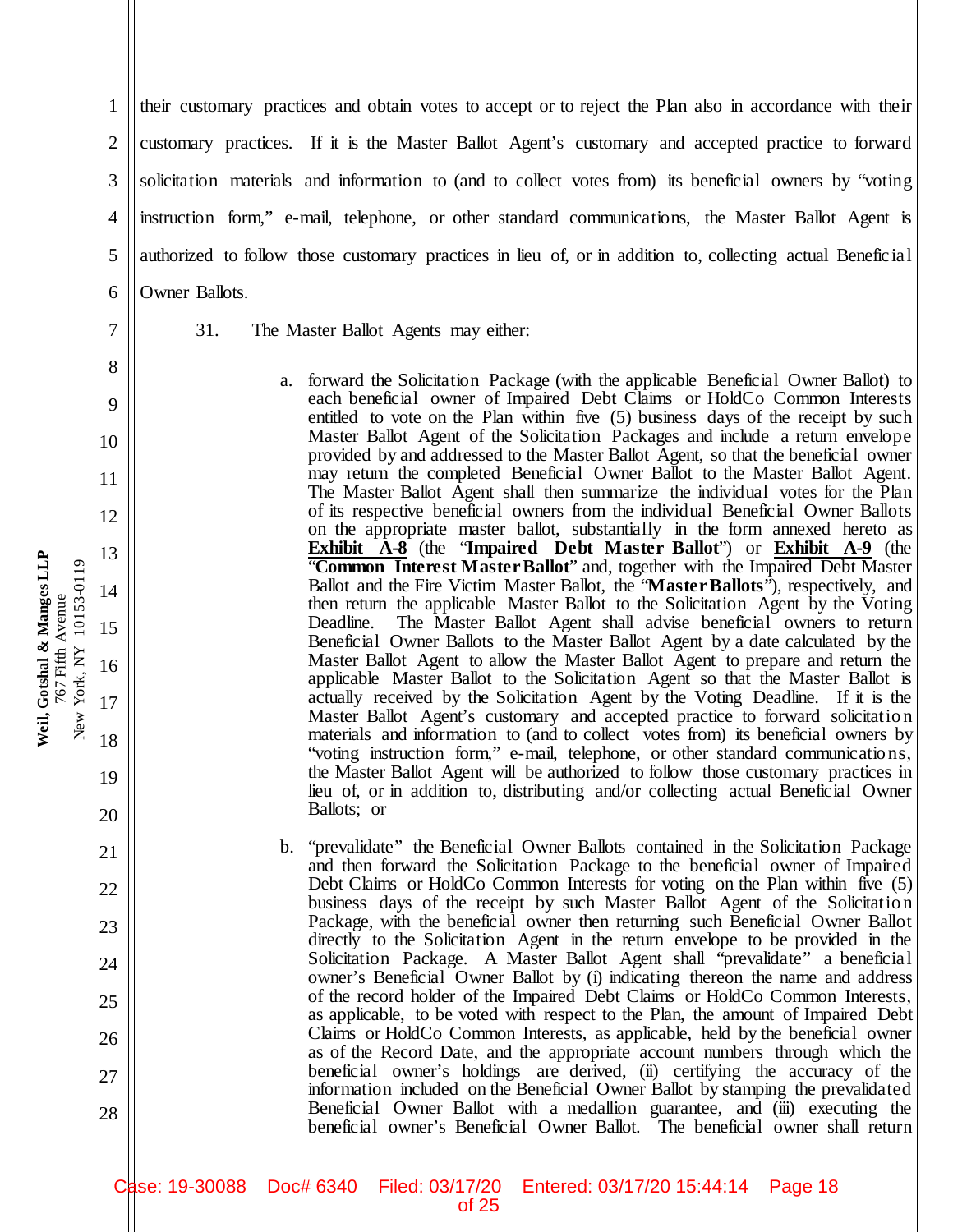the "prevalidated" Beneficial Owner Ballot directly to the Solicitation Agent by the Voting Deadline.

32. The Debtors are authorized to reimburse each Master Ballot Agent's reasonable, documented costs and expenses associated with the distribution of copies of Beneficial Owner Ballots and Solicitation Packages to the beneficial owners of Impaired Debt Claims or HoldCo Common Interests and tabulation of the Beneficial Owner Ballots without further order of the Court.

33. A Claim or Interest holder who holds Impaired Debt Claims or HoldCo Common Interests on its own behalf through DTC (*i.e.*, is both the beneficial holder and Master Ballot Agent for the same Impaired Debt Claims or HoldCo Common Interests) must vote by returning a Master Ballot to the Solicitation Agent and indicating that it is both the beneficial holder and Master Ballot Agent for the Impaired Debt Claim or Common Stock, as applicable.

34. Notwithstanding any other provision of this Order or the Motion, transmittal of Solicitation Packages to any holders of Impaired Debt Claims or HoldCo Common Interests held exclusively through the Master Ballot Agents shall be deemed good, adequate, and sufficient notice if it is delivered by electronic transmission on or before the Solicitation Deadline to the Master Ballot Agents.

#### **Tabulation Procedures**

35. **The Voting Deadline**. In accordance with the Scheduling Order, the Voting Deadline shall be May 15, 2020 at 4:00 p.m. (Prevailing Pacific Time).

36. To be counted as a vote to accept or reject the Plan, a Ballot must be properly executed, completed, and delivered to the Solicitation Agent, by (a) first-class mail, in the return envelope provided; (b) overnight courier; (c) personal or hand delivery; (d) via the Solicitation Agent's online, electronic balloting portal; or (e) only for Master Ballots or Beneficial Ballots returned by Master Ballot Agents or Fire Victim Master Ballots returned by Firms, by email, to the addresses set out below, in each case, so that it is received by the Solicitation Agent no later than the Voting Deadline:

1

2

3

4

5

6

7

8

9

10

11

12

13

14

15

16

17

18

19

20

21

22

23

24

25

26

27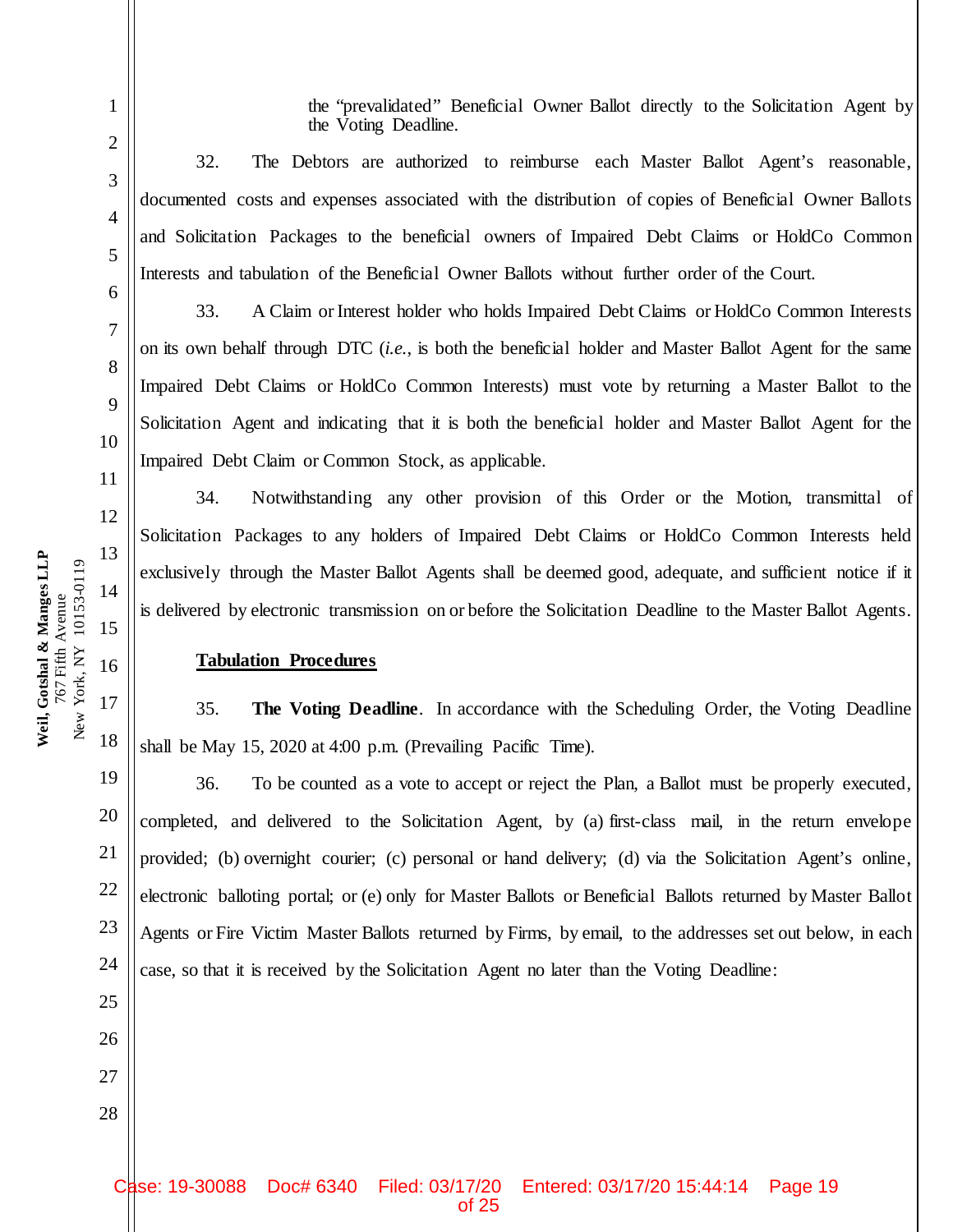| 5<br>6<br>7<br>8<br>9<br>10<br>11<br>14<br>15<br>16<br>17<br>18 |
|-----------------------------------------------------------------|
| 12<br>13                                                        |

23

24

25

26

27

28

| If by the electronic balloting portal:                                                | If by e-mail (only for Master Ballots and<br><b>Beneficial Owner Ballots) to:</b> |
|---------------------------------------------------------------------------------------|-----------------------------------------------------------------------------------|
| https://restructuring.primeclerk.com/pge/<br>and click on the "Submit E-Ballot" link. | pgeballots@primeclerk.com                                                         |
| If by standard or overnight mail:                                                     | If by hand delivery:                                                              |
| <b>PG&amp;E Ballot Processing</b>                                                     | <b>PG&amp;E Ballot Processing</b>                                                 |
| c/o Prime Clerk, LLC                                                                  | c/o Prime Clerk, LLC                                                              |
| One Grand Central Place                                                               | One Grand Central Place                                                           |
| 60 East 42nd Street                                                                   | 60 East 42nd Street                                                               |
| Suite 1440                                                                            | Suite 1440                                                                        |
| New York, NY 10165                                                                    | New York, NY 10165                                                                |
|                                                                                       | ( <i>Provided, however</i> , that nothing herein shall be                         |
|                                                                                       | deemed or interpreted to require or mandate that                                  |
|                                                                                       | the Prime Clerk Ballot Processing office remain                                   |
|                                                                                       | open to the public to accept Ballots should Prime                                 |
|                                                                                       | Clerk, in its discretion, determine that a closure,                               |
|                                                                                       | modification, or suspension of the operating                                      |
|                                                                                       | hours with respect to any such location is                                        |
|                                                                                       |                                                                                   |

18 19 20 21 22 37. Except as otherwise set forth herein with respect to the submission of Master Ballots, the Debtors are authorized to accept Ballots via electronic, online transmissions, solely through a customized online balloting portal (each an "**E-Ballot**") on the Debtors' Case Website to be maintained by the Solicitation Agent. Parties entitled to vote may cast an E-Ballot and electronically sign and submit the E-Ballot utilizing the online balloting portal. The encrypted ballot data and audit trail created by such electronic submission shall become part of the record of any E-Ballot submitted in this manner and the holder's electronic signature shall be deemed to be immediately legally valid and effective.

38. **General Tabulation Procedures.** The following procedures with respect to tabulating Ballots are approved:

> a. Whenever a holder casts more than one Ballot voting the same Claim(s) or Interest(s) before the Voting Deadline with respect to the Plan, the last valid Ballot received on or before the Voting Deadline shall be deemed to reflect the voter's intent and, thus, supersede any prior Ballot for the Plan; *provided that*, if a holder of Claim(s) or Interest(s) submits both a paper Ballot and E-Ballot on account of the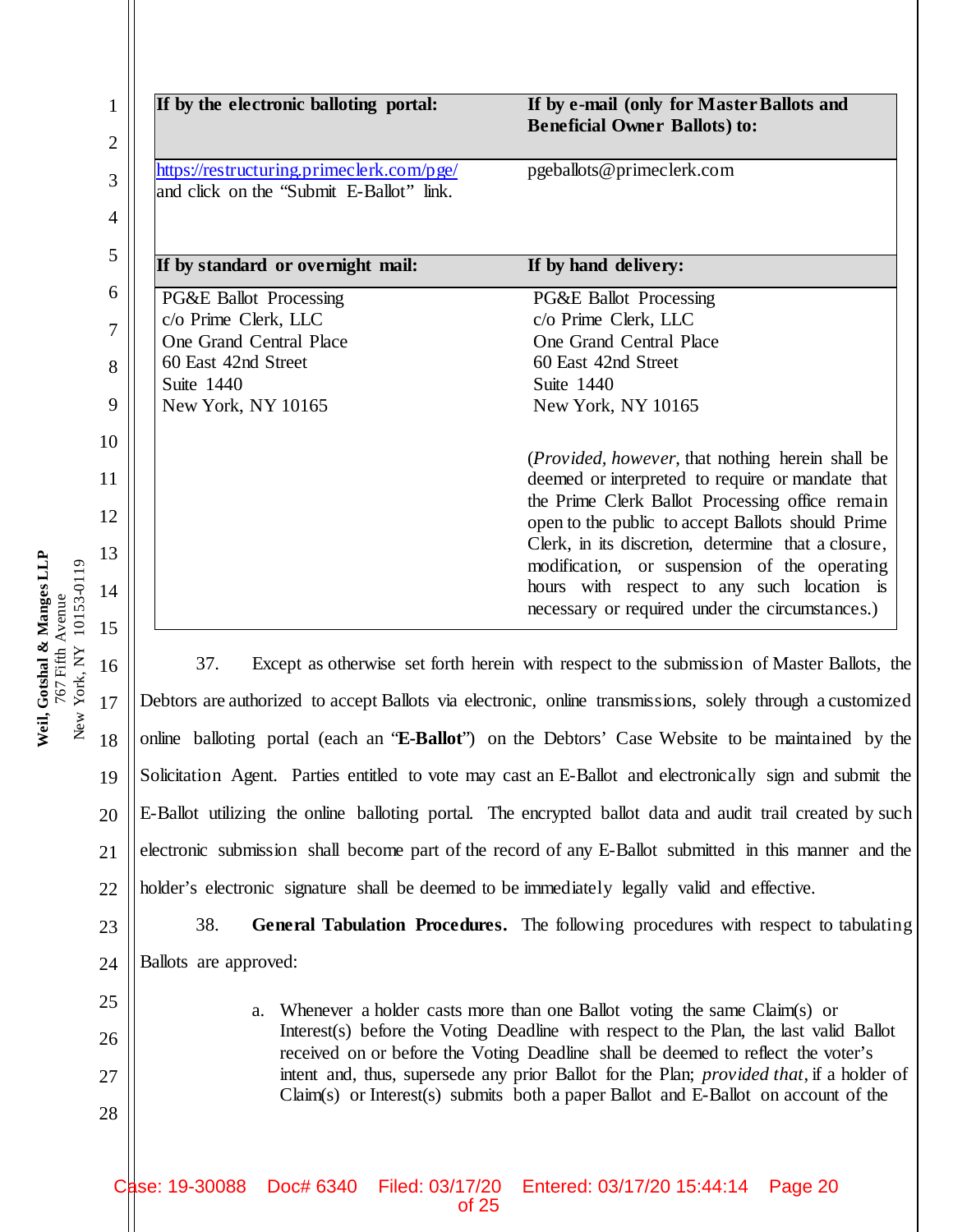1 2 3 4 5 6 7 8 9 10 11 12 13 14 15 16 17 18 19 20 21 22 23 24 25 26 27 28 same Claim(s) or Interest(s), the E-Ballot shall supersede the paper Ballot, unless the holder receives Bankruptcy Court approval otherwise. b. Whenever a holder casts a Ballot that is properly completed, executed, and timely returned to the Solicitation Agent but does not indicate either an acceptance or rejection of the Plan, the Ballot shall not be counted for voting with respect to the Plan; *provided that*, for the avoidance of doubt, any holder who does not indicate on their Ballot that they opt into granting the releases shall not be a "Releasing Party" under the Plan. c. Whenever a holder casts a Ballot that is properly completed, executed, and timely returned to the Solicitation Agent but indicates both an acceptance and a rejection of the Plan, the Ballot shall not be counted with respect to the Plan. d. Whenever a holder casts a Ballot which indicates a split of their vote(s) to accept or reject the Plan within a particular Class, the Ballot shall not be counted with respect to the Plan. e. The following Ballots shall not be counted for purposes of voting on the Plan: i. Any Ballot received after the Voting Deadline, unless the Debtors shall have granted an extension of the Voting Deadline in writing with respect to such Ballot; ii. Any Ballot that is illegible or contains insufficient information to permit the identification of the holder of the Claim or Interest; iii. Any Ballot cast by a person or entity that does not hold a Claim or Interest in a Class that is entitled to vote to accept or reject the Plan (*e.g*., a Voting Class); iv. Any Ballot cast by a person who is not entitled to vote under the Plan, even if such individual holds a Claim or Interest in a Voting Class; v. Any Ballot that does not contain a manual or electronic signature; *provided that* any Ballot cast via E-Ballot, shall be deemed to contain an electronic signature; or vi. Any Ballot transmitted to the Solicitation Agent by means not specifically approved herein, including, but not limited to, by facsimile, electronic transmission, or other electronic means. f. If a party that is entitled to vote has more than one Claim or Interest within the same Class against a Debtor based upon different transactions, said party shall be entitled to one (1) vote for numerosity purposes in the aggregate dollar amount of all such Claims or the Record Amount of all said Interests.6 6 *See supra* note 4 above.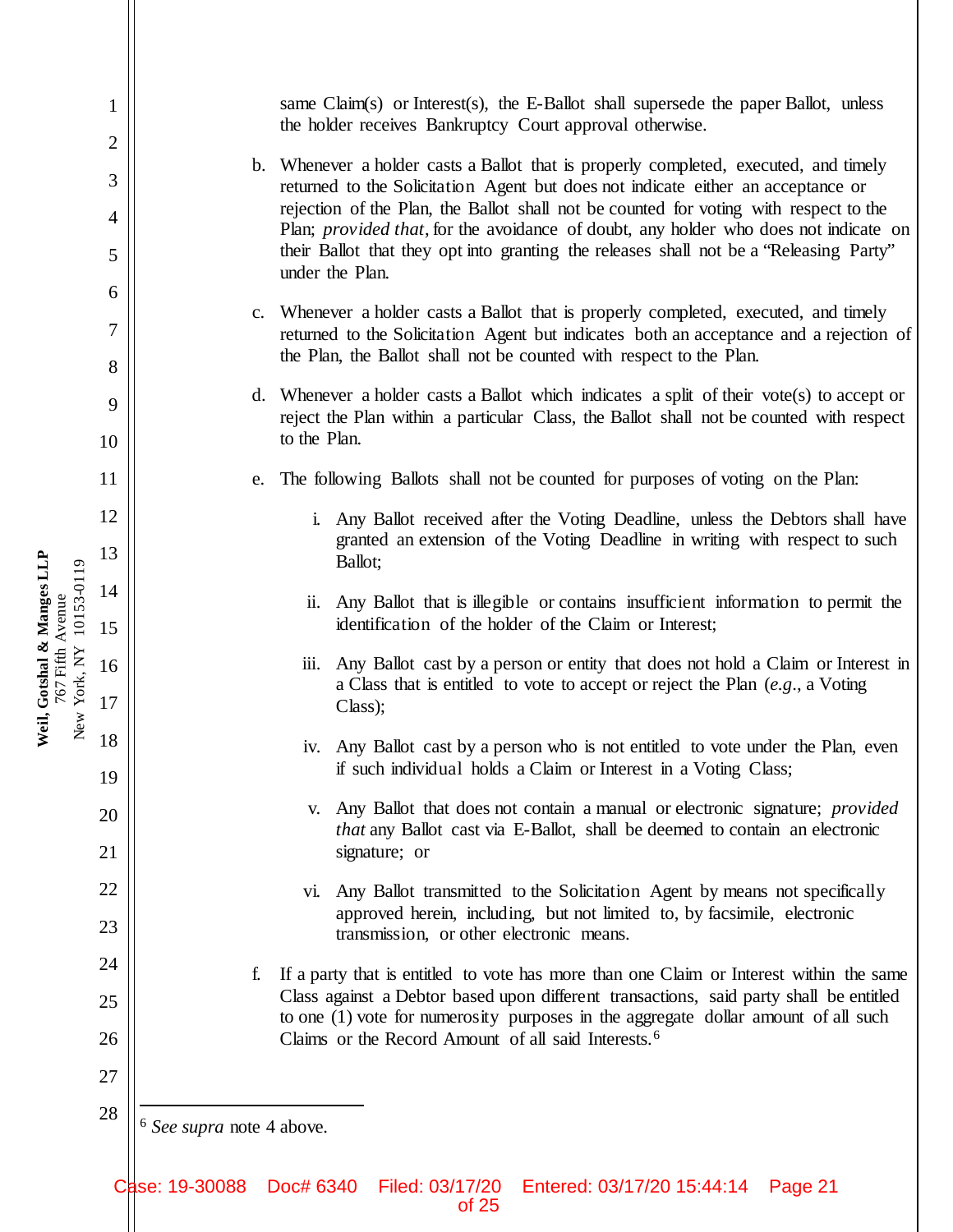4 5 6 7 8 9 10 11 12 13 14 15 if: (i) all actions necessary to transfer such Claim are completed by the Record Date or (ii) the transferee files by the Record Date (a) all documentation required by Bankruptcy Rule 3001(e) to evidence the transfer and (b) a sworn statement of the transferor supporting the validity of the transfer. In the event a Claim is transferred after the Record Date, the transferee of such Claim shall be bound by any vote or election on the Plan made by the holder of such Claim as of the Record Date. In instances where a Claim has been the subject of one or more partial transfers, each holder of a portion of said Claim shall be deemed to hold one Claim for numerosity purposes with respect to the Plan. 40. **Master Ballot Tabulation Procedures.** The following additional procedures shall apply to the tabulation of (i) Fire Victim Master Ballots submitted by Firms with respect to Fire Victim Clients, (ii) Impaired Debt Master Ballots and Impaired Debt Beneficial Owner Ballots, and (iii) Common Interest Master Ballots and Common Interest Beneficial Owner Ballots:

a. Votes cast by beneficial owners of Impaired Debt Claims or HoldCo Common Interests through a Master Ballot Agent shall be applied against the positions held by such Master Ballot Agent as of the Record Date, as evidenced by the record and depository listings. Votes submitted by a Master Ballot Agent, whether pursuant to a Master Ballot or prevalidated Ballots, shall not be counted in excess of the Record Amount of such Impaired Debt Claims or HoldCo Common Interests, as applicable, held by such Master Ballot Agent; *provided that*, the Solicitation Agent may adjust such Record Amount to reflect the amount in accordance with subparagraph (c) below;

39. With respect to transfers of Claims filed pursuant to Bankruptcy Rule 3001(e), the

transferee shall be entitled to receive a Solicitation Package and, if the holder of such Claim is otherwise

entitled to vote with respect to the Plan, shall be entitled to cast a Ballot on account of such Claim only

- b. To the extent that conflicting votes or "overvotes" are submitted by a Firm or Master Ballot Agent with respect to the Plan, whether pursuant to a Master Ballot or prevalidated Ballots, the Solicitation Agent shall attempt to reconcile discrepancies with the Firm or Master Ballot Agent, as applicable;
- c. To the extent that overvotes on a Master Ballot or prevalidated Ballots with respect to the Plan are not reconcilable prior to the preparation of the Voting Certification (as defined below), the Solicitation Agent shall apply the votes to accept and to reject the Plan in the same proportion as the votes to accept and reject the Plan submitted on the Master Ballot or prevalidated Ballots that contained the overvote, but only to the extent of the Master Ballot Agent's position in Impaired Debt Claims or HoldCo Common Interests, as applicable;

of 25

Case: 19-30088 Doc# 6340 Filed: 03/17/20 Entered: 03/17/20 15:44:14 Page 22

Weil, Gotshal & Manges LLP **Weil, Gotshal & Manges LLP** New York, NY 10153-0119 New York, NY 10153-0119 767 Fifth Avenue 767 Fifth Avenue

16

17

18

19

20

21

22

23

24

25

26

27

28

1

2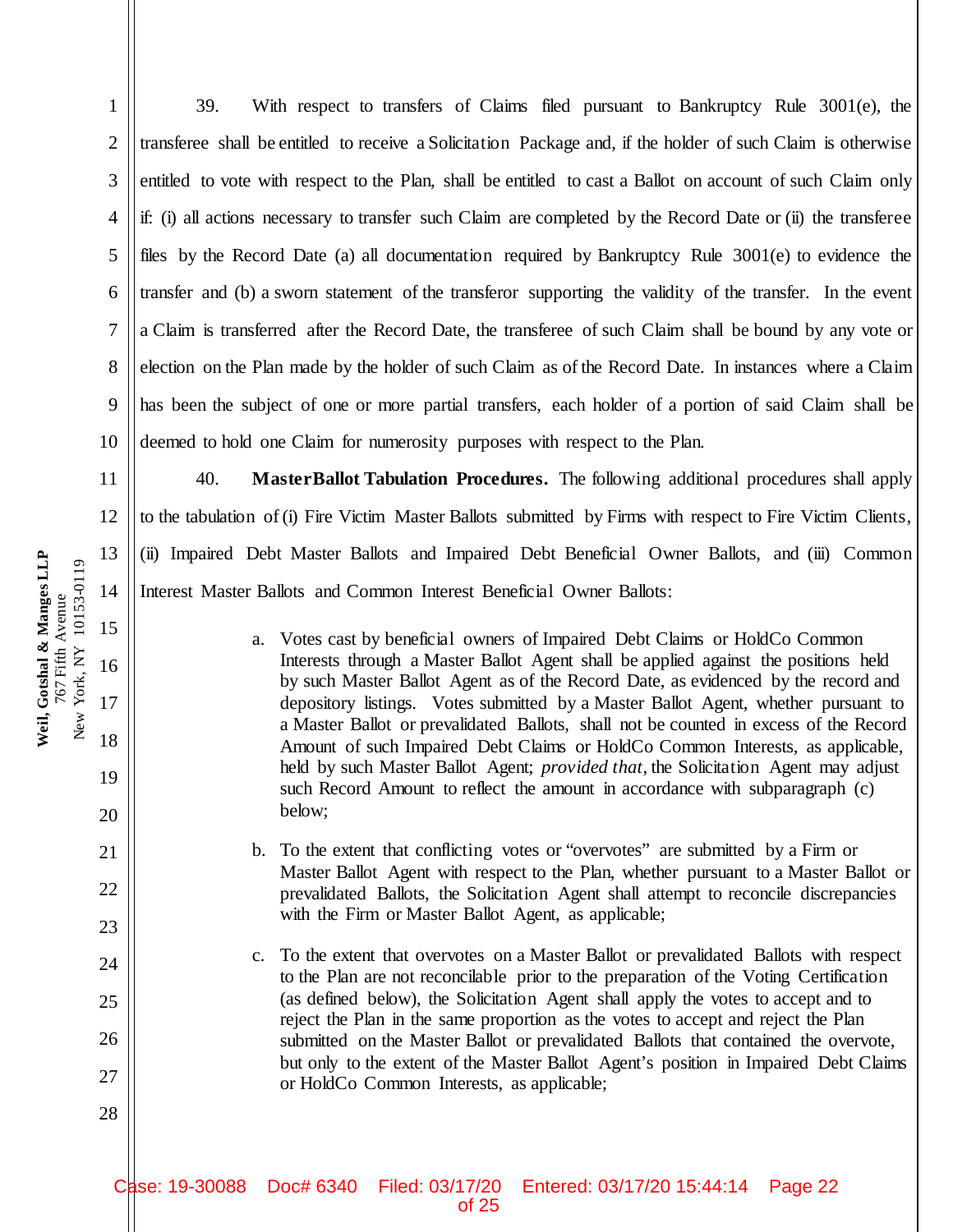d. Multiple Master Ballots may be completed by a single Firm or Master Ballot Agent and delivered to the Solicitation Agent. Votes reflected by multiple Master Ballots shall be counted, except to the extent that they are duplicative of other Master Ballots. If two or more Master Ballots submitted by the same Master Ballot Agent or Firm are inconsistent, the last, properly completed Master Ballot received by the Voting Deadline shall be counted;

e. If more than one Master Ballot is submitted and the later Master Ballot(s) supplement(s), rather than supersede(s), the earlier Master Ballot(s), the Firm or Master Ballot Agent submitting such Master Ballot shall mark the subsequent Master Ballot(s) as "Supplement" and clearly mark which of the votes reflected thereon are additional votes;

f. If both a Direct Fire Claim Ballot and a Master Fire Claim Ballot are submitted with respect to a single Fire Victim Claim, the Direct Fire Claim Ballot received from the holder of the Fire Victim Claim will be the Ballot that is counted regardless of when it is received so long as it is received before the Voting Deadline, and the vote included for such holder in the Master Fire Claim Ballot will not be counted;

g. For purposes of tabulating votes with respect to the Plan, each record holder or beneficial owner shall be deemed to have voted their applicable Record Amount; and

h. If the same Fire Victim appears on more than one (1) Fire Victim Master Ballot, the Solicitation Agent will attempt to coordinate with the respective Firms to cure the discrepancy; however, if the Firms are unsuccessful in curing the discrepancy, the Solicitation Agent shall count the last, properly-completed Fire Victim Master Ballot received by the Voting Deadline with respect to such Fire Victim Claim.

41. No later than May 22, 2020, the Solicitation Agent shall file with the Court the Voting Certification, and the Debtors shall serve the Voting Certification upon, among others, (a) the Court; (b) the U.S. Trustee; (c) the attorneys for the Creditors Committee; (d) the attorneys for the Tort Claimants Committee; and (e) the attorneys for the Shareholder Proponents.

## **Confirmation Hearing**

42. **The Confirmation Hearing.** As previously approved by the Court pursuant to the Scheduling Order: (i) the Confirmation Hearing shall be May 27, 2020, at 10:00 a.m. (Prevailing Pacific Time); (ii) the deadline for filing objections to confirmation of the Plan shall be May 15, 2020, at 4:00 p.m. (Prevailing Pacific Time); and (iii) the deadline for the Debtors, the Shareholder Proponents, and other parties in interest to file replies to any confirmation objections shall be May 22, 2020, at 4:00 p.m. (Prevailing Pacific Time). The Confirmation Hearing and the deadlines related thereto may be continued

Weil, Gotshal & Manges LLP **Weil, Gotshal & Manges LLP** New York, NY 10153-0119 New York, NY 10153-0119 767 Fifth Avenue 767 Fifth Avenue

1

2

3

4

5

6

7

8

9

10

11

12

13

14

15

16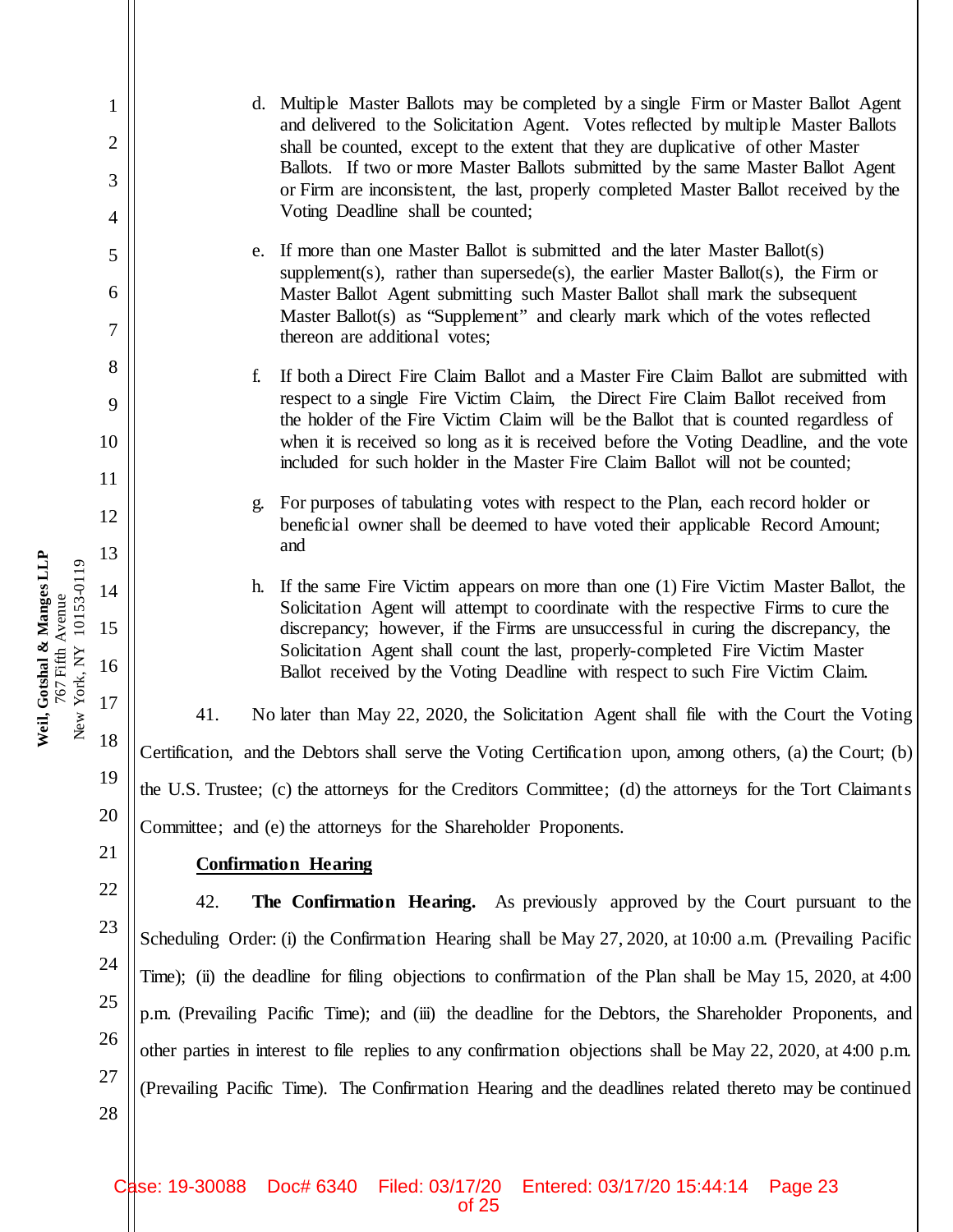from time to time by the Court, without further notice, except for adjournments announced in open Court or as indicated in any notice of agenda of matters scheduled for hearing filed with the Court.

43. Pursuant to Bankruptcy Rule 3020(b), if no objection is timely filed, the Court may determine that the Plan has been proposed in good faith and not by any means forbidden by law without receiving evidence on such issue.

44. The Confirmation Hearing Notice, substantially in the form annexed hereto as **Exhibit D**, is approved and the manner of notice of the Confirmation Hearing, as set forth in the Motion, including, without limitation, the publication of the Confirmation Hearing Notice and posting of the Confirmation Hearing Notice on the Case Website as set forth in the Motion, complies with all applicable Bankruptcy Rules, Bankruptcy Local Rules, the Procedures Order, and the Scheduling Order, and constitutes proper, adequate, and sufficient notice thereof.

45. No later than April 24, 2020 or as soon as reasonably practicable thereafter, the Debtors shall publish the Confirmation Hearing Notice once in each of: *The Wall Street Journal (National Edition)*, *USA Today*, *the Los Angeles Times*, *San Francisco Chronicle*, *The Bakersfield Californian*, *The Fresno Bee*, *The Modesto Bee*, *The Sacramento Bee*, *The Santa Rosa Press Democrat*, *The San Jose Mercury News*, *The East Bay Times*, *The Stockton Record*, *The Paradise Post*, *The Chico Enterprise-Record*, *The San Francisco Examiner*, *The Redding Record Searchlight*, *The Red Bluff Daily News*, *The Eureka Times Standard*, *The Ukiah Daily Journal*, *The Grass Valley Union*, *The Napa Valley Register*, *The Trinity Journal In Weaverville*, *The Mad River Union in Arcata*, *The Del Norte Triplicate in Crescent City*, *The Mount Shasta Herald in Mount Shasta*, *The Siskiyou Daily News in Yreka*, *The Modoc County Record in Alturas*, *The Ferndale Enterprise in Fortuna*, *The Lassen County Times in* Susanville, and the *Marin Independent Journal*. In addition, the Debtors shall post an electronic copy of the Confirmation Hearing Notice on the Case Website.

**Other Matters**

25 26 27 46. The Debtors are authorized to make non-substantive and nonmaterial changes, includ ing changes to correct typographical and grammatical errors and to make conforming changes among such

Weil, Gotshal & Manges LLP **Weil, Gotshal & Manges LLP** New York, NY 10153-0119 New York, NY 10153-0119 767 Fifth Avenue 767 Fifth Avenue

1

2

3

4

5

6

7

8

9

10

11

12

13

14

15

16

17

18

19

20

21

22

23

24